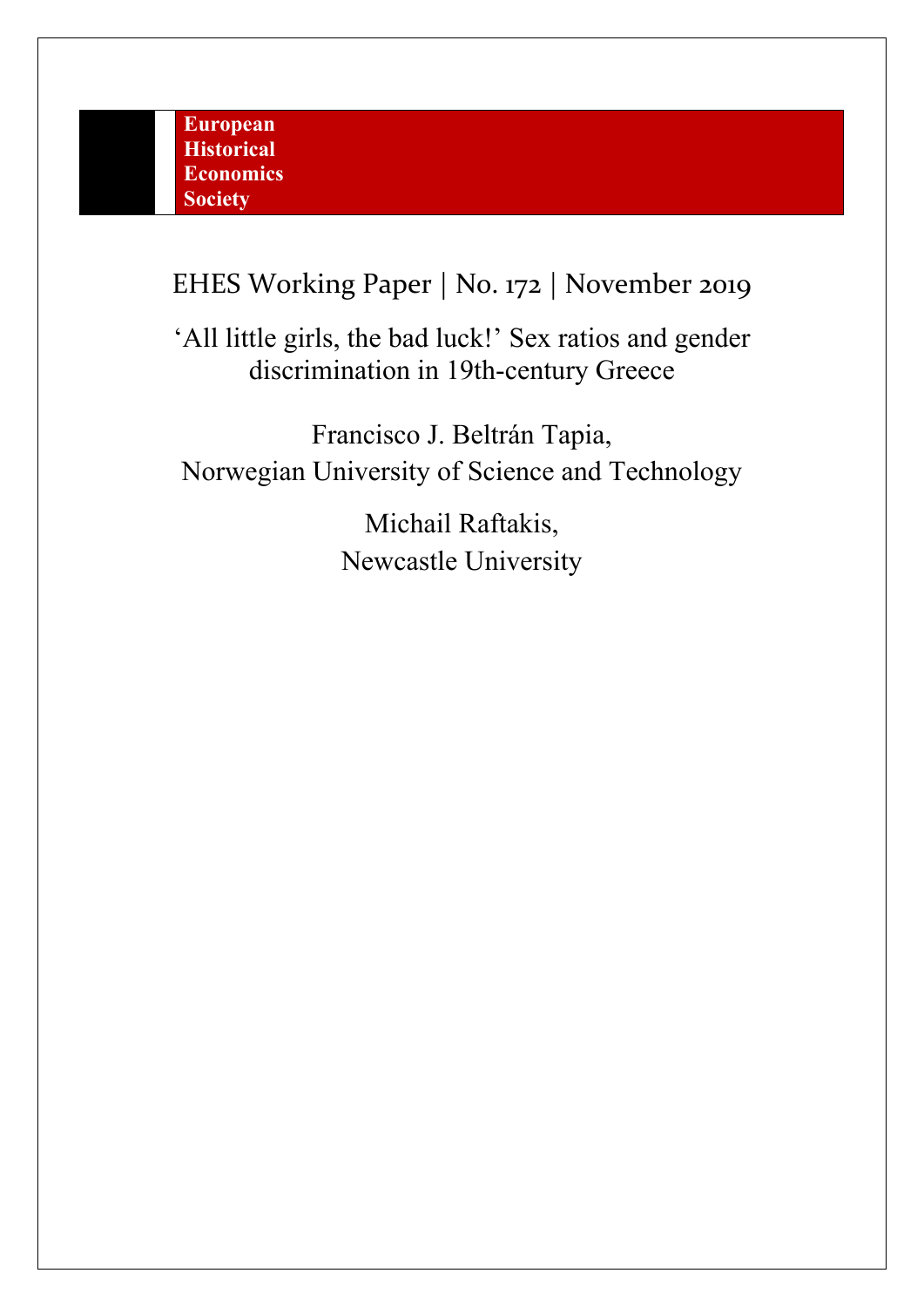# EHES Working Paper | No. 172 | November 2019

# 'All little girls, the bad luck!' Sex ratios and gender discrimination in 19th-century Greece\*

Francisco J. Beltrán Tapia<sup>1</sup>, Norwegian University of Science and Technology

# Michail Raftakis, Newcastle University

# Abstract

Based on anecdotal evidence on girls' inferior status and the analysis of sex ratios, this article argues that son preference resulted in gender discriminatory practices that unduly increased female mortality rates in infancy and childhood in Greece during the late-19th and early-20th century. The relative number of boys and girls was extremely high early in life and female under-registration alone is not likely to explain this result. Female infanticide and/or the mortal neglect of infant girls played therefore a more important role than previously acknowledged. Likewise, sex ratios increased as children grew older, thus suggesting that parents continued to treat boys and girls differently throughout childhood. Lastly, the analysis of province-level information shows that economic and social conditions influenced how the value of girls was perceived in different contexts, thus aggravating or mitigating female excess mortality.

JEL Codes: I14, I15, J13, J16, N33

Keywords: Sex ratios, Infant and child mortality, Gender discrimination, Health

\* We are grateful to Eftychia Kalaitzidou for invaluable research assistance. This research received financial support from the Research Council of Norway (project 249723) and the Spanish Ministry of Science and Education (projects HAR2015-64076- P and ECO2015-65582).

1 Francisco J. Beltrán Tapia (francisco.beltran.tapia@ntnu.no)

#### **Notice**

The material presented in the EHES Working Paper Series is property of the author(s) and should be quoted as such. The views expressed in this Paper are those of the author(s) and do not necessarily represent the views of the EHES or its members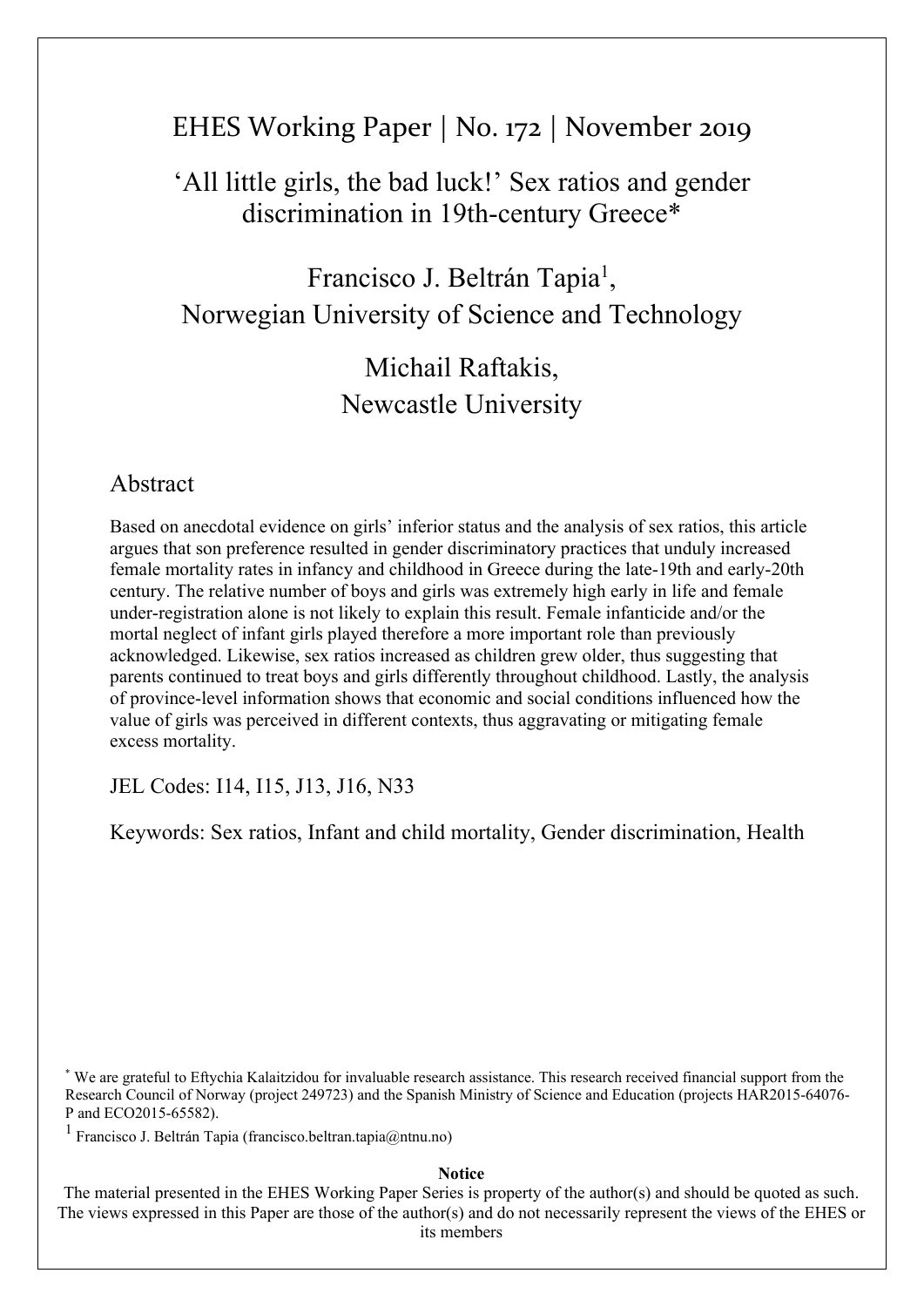## **1. Introduction**

## *May they not survive! May they go no further!1*

Written by Alexandros Papadiamantis, one of the most influential Greek authors, *The Murderess* (1903) provides a bleak picture of the fate of women in Greece. Servants of her fathers, husbands, children and grandchildren, her miserable lives are spent toiling under harsh conditions and the prevailing patriarchal system<sup>2</sup>. In this short story, Hadoula, the central female character, is impelled to murder a series of infant girls, including her new-born niece. Reflecting on the futility, emptiness and hardness of her life, Hadoula realises that there is nothing worse than being born a woman and this thought leads her to kill young girls, almost as a mercy to save them from a gloomy future<sup>3</sup>. This idea is also quite explicit in her accustomed prayer for little girls quoted above.

Despite the dramatically explicit nature of Papadiamantis' story, the Greek historical literature has not considered the possibility of female infanticide and/or the mortal neglect of girls. Valaoras (1960, 121), for instance, considered that the unbalanced sex ratios reported in the 19th-century censuses were due to female under-registration. There are only a few studies that openly discuss male predominance in Greek historical censuses but these authors do not relate the lack of females to gender discriminatory practices resulting in female excess mortality (see Asdrahas 1978; Panagiotopoulos 1987; Caftantzoglou 1997; Komis 1999, 2004). This research also mostly refers to adulthood rather than infancy or childhood. Only Hionidou (1993, 51), Gavalas (2001, 232-234) and Komis (2004, 290) questioned previous assumptions and suggested that a relatively higher mortality of girls might have been responsible for the predominance of males. Although Papadiamantis' fiction can admittedly exaggerate the societal attitude towards girls in 19<sup>th</sup>century Greece, both anecdotal evidence on girls' inferior status and distorted sex ratios at birth, infancy and childhood imply that this issue merits further attention.

This article analyses the relative number of boys and girls found in the Greek censuses. Sex ratios early in life not only were extremely male-bias at least between 1879 and 1921, but also showed remarkable regional patterns, at least when studying the province-level information provided by the 1879 and 1881 censuses. Crucially, the analysis also evidences that female under-registration cannot explain these distorted figures. Likewise, sex ratios were not only extremely high at birth and infancy, but they increased as children got older. The available evidence therefore suggests that some sort of gender discrimination was unduly increasing female mortality rates early in life. The analysis of the regional variation shows that economic and social conditions (such as economic stress, marriage prospects, the availability of female labour opportunities and/or cultural and religious factors) influenced how the value

<sup>1</sup> Papadiamantis (1983 1903, 14).

<sup>&</sup>lt;sup>2</sup> Greek women were supposed to endure all hardships, including domestic violence, without complaining (Thanailaki 2018, 111). See also Blum and Blum (1965, 48-50) and Dimen (1986).

 $3$  See also Sant Cassia and Bade (1992, 188) and Thanailaki (2018, 108-109) on how Papadiamantis characterised women's life in late-19<sup>th</sup>-century Greece.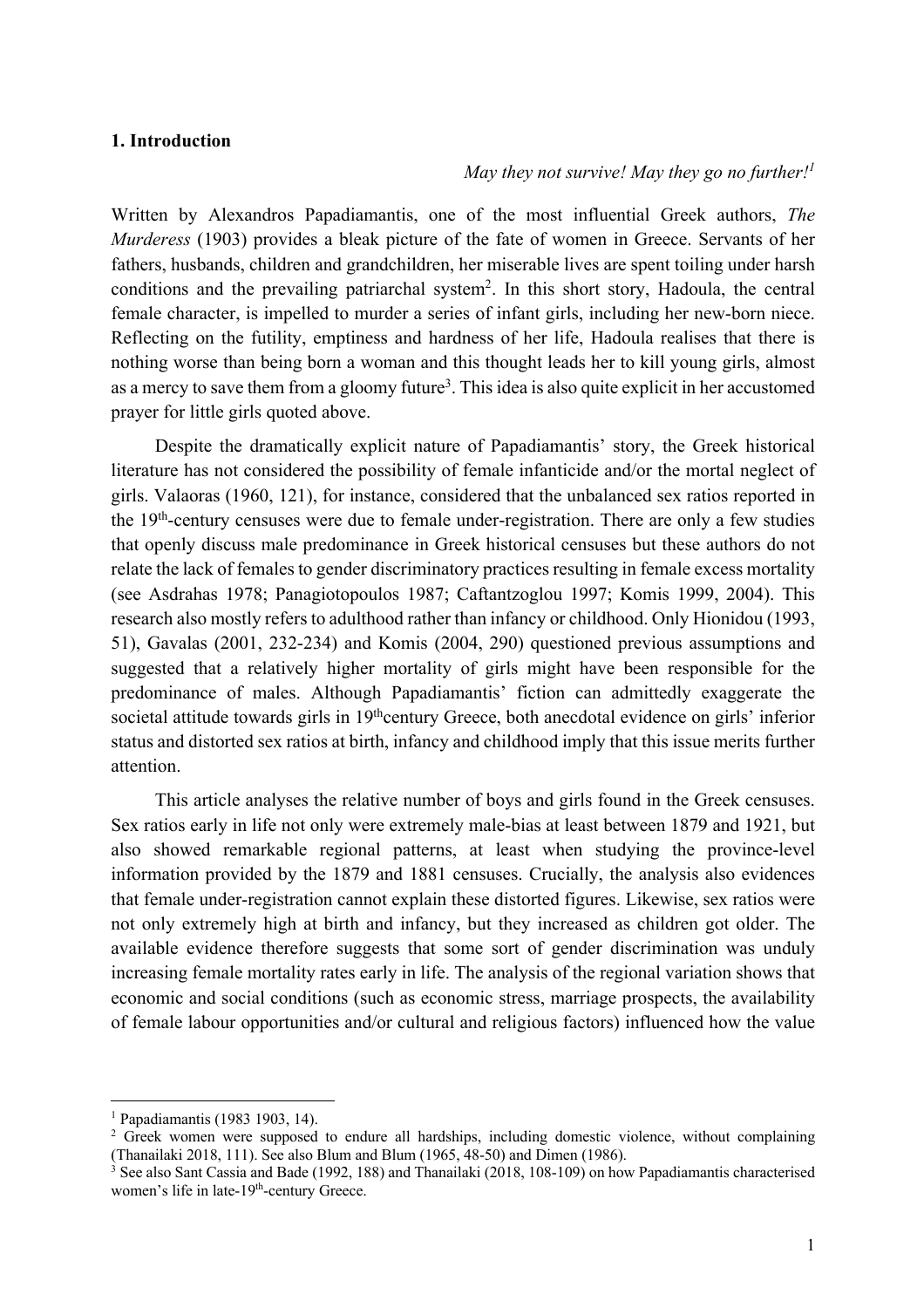of girls was perceived in different contexts, thus aggravating or mitigating female excess mortality.

Although accurately assessing the relative importance of different practices is beyond the scope of this article, we argue that it is likely that female infanticide, mortal neglect and/or abandonment of infant girls contributed to high sex ratios at birth and in infancy. Gender discrimination in any case continued throughout childhood. Greek families treated boys and girls differently and, in a context of widespread poverty and high mortality rates, discrimination in terms of food, childcare and/or workload impaired girls' net nutritional status and increased female mortality rates due to the combined effect of malnutrition and diseases.

This article therefore challenges the view that there were no missing girls in historical Europe (Derosas and Tsuya 2010; Lynch 2011). Recent research has shown that this issue was probably much more important than previously thought, especially in Southern and Eastern Europe (Hanlon 2016; Beltrán Tapia and Gallego-Martínez 2018; Beltrán Tapia 2019). A related strand of the literature discusses whether an unequal allocation of resources within households negatively affected girls' heights and mortality rates in 19<sup>th</sup>-century Britain and continental Europe (Tabutin 1978; Johansson 1984; Pinnelli and Mancini 1997; Baten and Murray 2000; McNay et al. 2005; Harris 2009; Horrell and Oxley 2016).

This article also contributes to the existing literature by identifying the underlying factors behind gender discrimination. Women's position within the household and the society in general is influenced by cultural values that tend to respond to the incentives created by the economic and environmental context (Das Gupta et al. 2003). The dowry system, for instance, plays a crucial role on motivating son preference (Bhalotra et al. 2018). Access to employment opportunities, on the other hand, strengthens women's position (Qian 2008; van Zanden et al. 2019). Likewise, Evans (2019) argue that cities foster gender equality by raising the opportunity costs of the male breadwinner, increasing exposure to women in socially valued roles and facilitating women's collective action. Lastly, it is argued that gender equality is not only a potential outcome of economic development but that this link may also work the other way around (World Bank 2011; Cuberes and Teignier 2014; Dilli et al. 2015). Studying the Greek case is therefore crucial for understanding the complex relationship between gender discrimination and economic progress.

# **2. Gender roles, dowries and attitudes towards girls in Greece**

Women's agency in Greece was rather limited and restricted to traditional gender roles (Friedl 1967; Stott 1973; Hionidou 1995; Thanailaki 2018). Girls were supposed to stay home and help their mothers until they got married. The hierarchical status of the traditional patriarchal Greek family attributed sons a higher status than their older sisters or even their mothers (Valmas 1936). Most families were prejudiced against female schooling, so most girls remained illiterate<sup>4</sup>. Girls were not allowed to choose their future husbands and marriages were usually arranged by their parents. Being unmarried was not socially accepted and resulted in

<sup>4</sup> In 1867, only 19.1 per cent of school students were girls (Thanailaki 2018, 13). Evidence from Hermoupolis and Mykonos shows that female schooling only significantly increased in the late-1920s (Hionidou 1993, 138; Raftakis 2019, 160). Although rural poverty constrained education in general, sons were prioritized until well into the  $20<sup>th</sup>$ century (Friedl 1964, 18; Papathanassiou 2004, 336; Safilios 1972).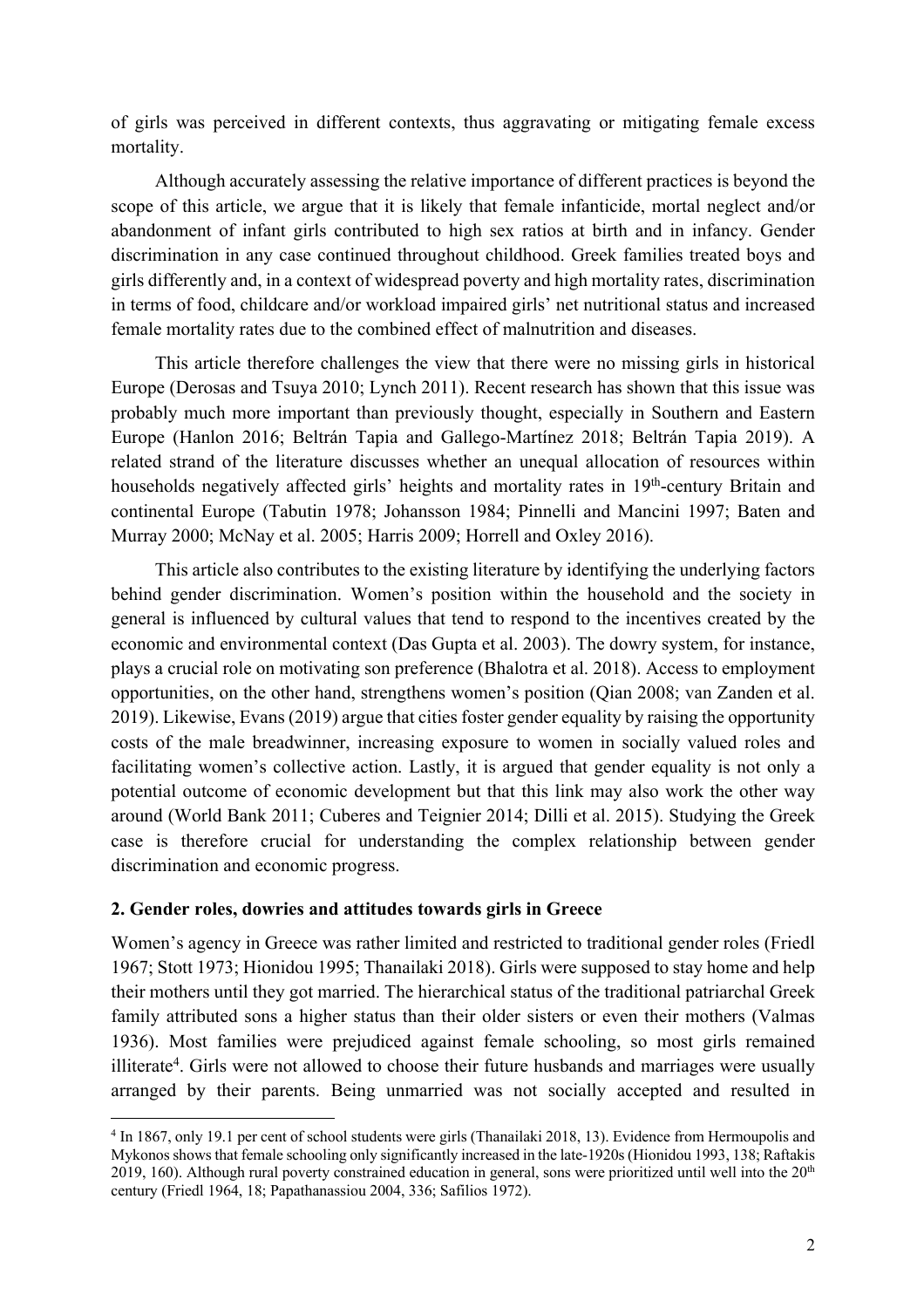marginalization, so women had no other choice but to accept the arranged marriage<sup>5</sup>. The new bride often lived with her in-laws but this practice could vary by region (Couroucli 1987)<sup>6</sup>. Women's' moral reputation was extremely important and strict codes regulated their behaviour (Stott 1973, 127)<sup>7</sup>. Strict customs also regulated widowhood and remarriage was not generally accepted. Although the status of women improved over the next decades, many of these practices were still visible in many rural areas up to the 1970s (Friedl 1964, 12) $8$ .

Son preference was therefore an important element in the Greek society. While bearing a son was received with joy, giving birth to a girl was often seen as a cause for blame and lamentation (Du Bulay 1983, 244; Thanailaki 2018, 57, 100, 130). Males were considered more useful for the family economy, regardless of whether their labour contribution was actually larger than that of females. This was especially true if they were expected to provide agricultural labour (Campbell 1964; Friedl 1963). Tradition also marked that the family name was transmitted to future generations only through males (Gallant 1991, 493)<sup>9</sup>. In addition, sons were supposed to support their single sisters and parents, especially their mothers throughout their widowhood (Hionidou 2011, 220-221, 231) 10. Likewise, the dowry system made girls a burden to their families since they drained away part of the family resources. The dowry was often an onerous obligation, especially for the poorest families (Stott 1973, 126-127; Michaleas and Sergentanis  $2019, 14$ <sup> $11$ </sup>. Marrying their daughters was a primary obligation for the families and this was connected to how generous her endowment was<sup>12</sup>. According to Blum and Blum (1965, 48), the anticipation of the dowry problem is one reason why baby girls were not welcomed. The view that girls are a liability also stems from the idea that they needed protection and that through them the family could be dishonoured, so they were a constant source of worry (Blum and Blum 1965, 50, 75; Du Bulay 1974, 124). The lack of men due to migration or the

<sup>&</sup>lt;sup>5</sup> Remaining unmarried was considered as one of the worst fates for a woman (Lambiri-Dimaki 1972, 75). The proportion of women ever married was extremely high (97.1 per cent in 1879) and continued to be so until the second half of the 20<sup>th</sup> century (it was still 95 per cent in 1951; Hionidou 1993, 55). The age gap between spouses was quite high in the 19<sup>th</sup> century: around 8 years, for instance, in Mykonos or Hermoupolis (Bafounis 1984, 217; Hionidou 1993, 54). The age gap declined in the late  $19<sup>th</sup>$ -century and early  $20<sup>th</sup>$  century, mostly due to the increasing female age at marriage (Hionidou 1993, 54). In 1907, this gap still ranged between 5-6 years (Gavalas 2008, 516).

<sup>&</sup>lt;sup>6</sup> In the Cycladic Islands or Kythera, for instance, each couple would establish their own independent household upon marriage but usually near the groom's parental household (Hionidou 1995, 74-75; 1999, 417; 2011, 230; 2016, 56). The inheritance system was designed to keep the younger generation closely linked to their parents (Hionidou 2011, 221).

Women were not supposed to go to wine shops, cafés or taverns and they could not visit friends alone in order to safeguard women's honour (Stott 1973, 127). Women bearing illegitimate children were forced to leave the village because having children outside marriage was considered a disgrace (Thanailaki 2018, 94).

<sup>&</sup>lt;sup>8</sup> For detailed anthropological and ethnographical accounts, see Campbell (1964), Blum and Blum (1965) and Du Bulay (1974).

<sup>&</sup>lt;sup>9</sup> In the Cyclades, however, while the eldest son would continue the male line, the eldest daughter was expected to continue the female line (Kasdagli 2004, 268).

 $10$  Hionidou (2011, 231) stresses that the absence of male descendants left widows, widowers and single daughters in a rather vulnerable position.

<sup>11</sup> On the Greek dowry system, see Lambiri–Dimaki (1972), Du Boulay (1983), Franghiadis (1998), Papataxiarchis and Petmezas (1998), Kasdagli (2005), Hionidou (2011), Michaleas and Sergentanis (2019).

<sup>&</sup>lt;sup>12</sup> Higher dowries were paid if the marriage meant climbing up the social ladder (Michaelas and Sergentanis 2019). The exact amount was often subject to bargaining (Sanders 1962, 166). Ferriman (1910, 141) depicts marriage as a commercial transaction in which the dowry is the principal consideration.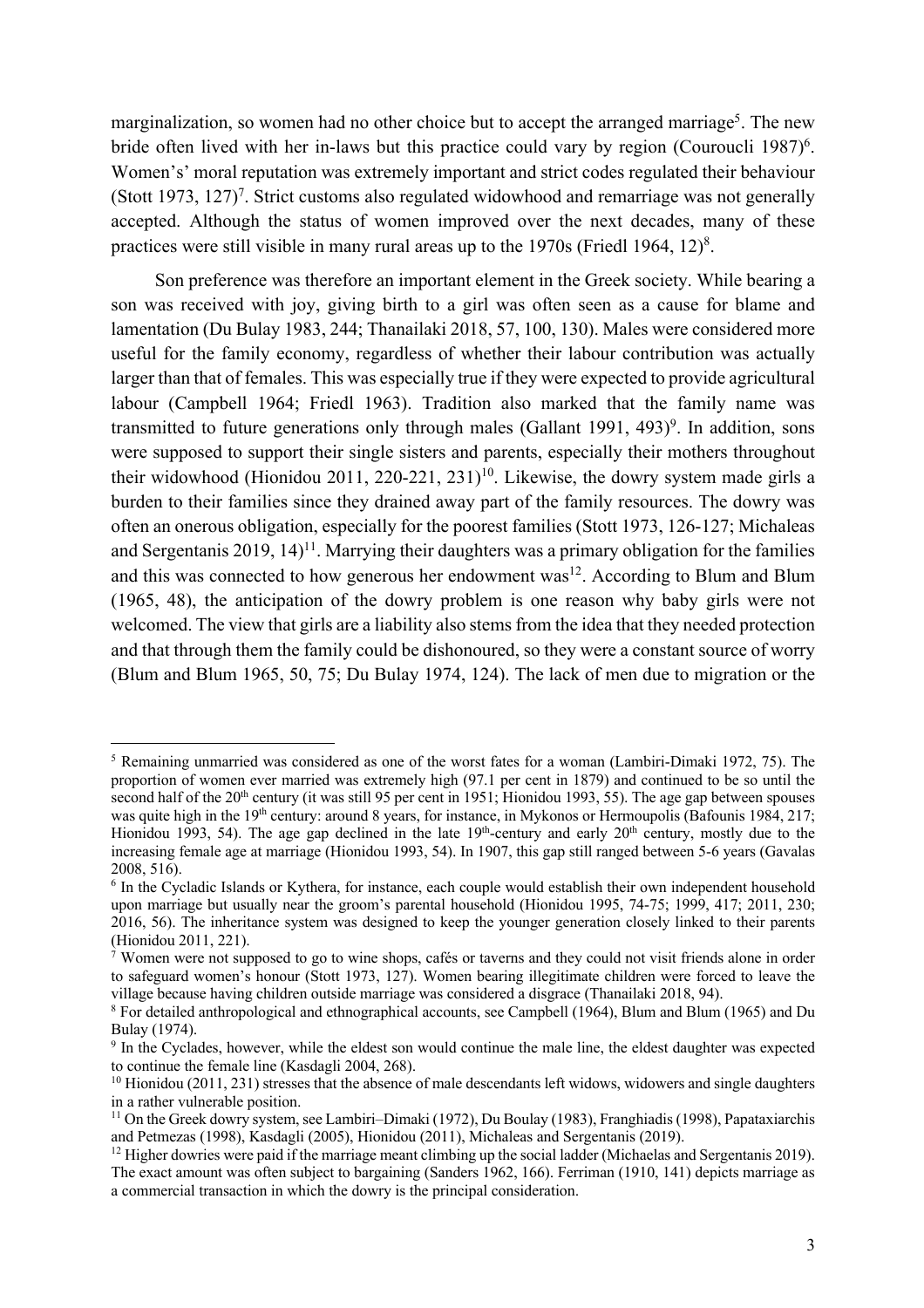fact that sailors were away from home for long periods made boys even more valuable and contributed to dowry inflation (Sant Cassia and Bade 1992, 192)<sup>13</sup>.

Equal partible inheritance between all children was the general rule regarding the transmission of property across generations in 19<sup>th</sup>-century Greece (Papataxiarchis and Petmezas 1998, 218; Hionidou 2011, 220). While sons received their share as inheritance, daughters obtained theirs at the time of marriage as dowry. Providing a dowry was a legally established obligation of the bride's father (Franghiadis 1998, 188). As well as furniture, clothes, homeware or cash, dowries could consist on livestock, one or more pieces of land and/or a house depending of the parents' wealth $14$ . In some cases, however, daughters were excluded from inheriting estates<sup>15</sup>. Although direct evidence on dowries' values is limited, it amounted to a significant fraction of the familial wealth and it probably approximated to the corresponding share if the family property were divided equally among all children (Hionidou 1999, 418). Traditionally, in the absence of the father, male children were obliged to remain single until all their sisters got married in order to contribute to their dowries and ensure the reproduction of the complex peasant family economy (Franghiadis 1998, 189). The practice of the dowry, in any case, established a strong obligation to provide daughters with enough resources to secure them a good marriage, thus imposing a great burden on the parents, especially in families with many daughters (Stott 1973, 126-127)<sup>16</sup>.

Given the perceived value of women and the subsequent attitudes to girls, it is plausible to consider that female infanticide and the mortal neglect of young girls might have been present in Greece during the  $19<sup>th</sup>$  and early- $20<sup>th</sup>$  century. Direct evidence on this kind of behaviour, however, is lacking. Contemporary accounts, either by Greek intellectuals or foreign travellers, stress the inferior position of women but are mostly silent about female infanticide or the mortal neglect of young girls. However, the high levels of infant and child mortality in Greece at the time might have facilitated the concealment of certain practices (i.e. smothering, suffocation, irregular feeding, exposure to cold, etc.), as they could have easily been the result of "natural" deaths(Hrdy 1999; Derosas and Tsuya 2010). Parents deliberately killing new-borns could have also reported them as stillbirths (Hanlon 2016, 537). The story in *The Murderess* also makes this clear: "There had been no particular commotion about the little daughter of Delcharo Trachilaina, they buried her the same day. Even if she noticed certain black marks round the little child's throat, the baby's mother would never have dared to speak about them, nor would anyone have believed the charge against her own mother. Obviously, the child had died of

<sup>&</sup>lt;sup>13</sup> Mass-scale migration started in the late-19<sup>th</sup>-century due to the economic consequences of the currant crisis. Apart from significant internal migration to urban centers, around half a million Greeks migrated abroad (mostly young males going to the United States). It seems, however, that 40-50 per cent of them returned to Greece during the following decades (Kitroeff 2000, 125; Papathanassiou 2004, 327). The Greek Parliament attempted to intervene in the issue of the lack of men by creating a special tax for unmarried males in 1887 and 1928 but it was

<sup>&</sup>lt;sup>14</sup> The increasing monetization of the economy also affected this institution and resulted in "the inflation of dowries" (Sant Cassia and Bade 1992, 234; Kasdagli 2005, 9). The delay of female marriage at the turn of the 20<sup>th</sup> century has been related to the increasing dowries demanded by the grooms (Psychogios 1987, 174-180).

<sup>&</sup>lt;sup>15</sup> In the pastoral (sometimes mixed agricultural) economies of Central and Northern Greece, as well as in Kythera, the system prescribed that only sons were entitled to the equitable distribution of livestock, land and houses (Caftantzoglou 1994, 93; Papataxiarchis and Petmezas 1998, 219; Hionidou 2016, 57). See also Couroucli (1987). <sup>16</sup> A bride was judged primarily on the basis of the size of her dowry (Lambiri-Dimaki 1972, 75). The absence of a dowry usually meant condemning the daughter to end up a spinster (Stott 1973, 126-127).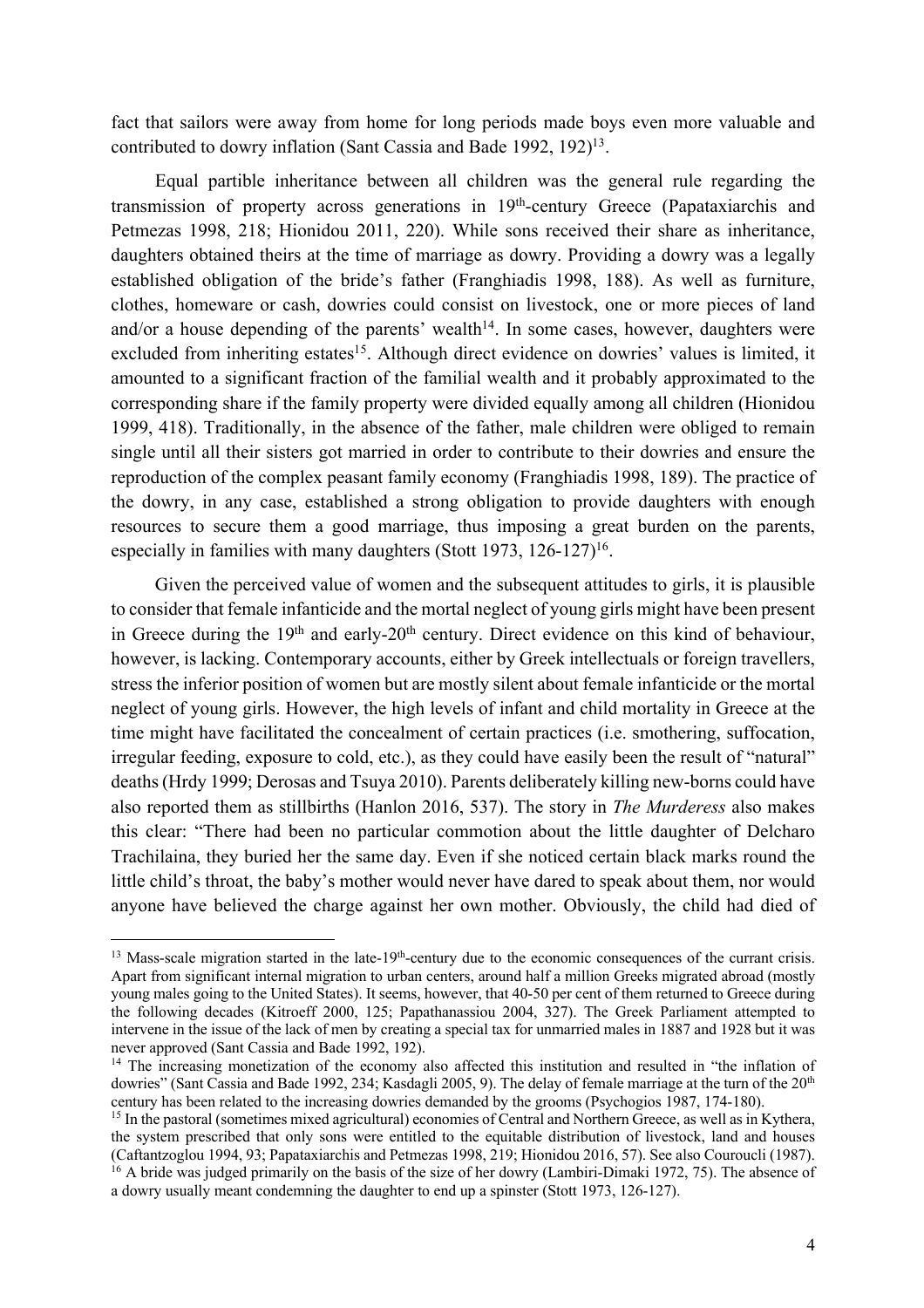fever" (Papadiamantis 1983/1903, 49). Not only infant deaths could be easily reported as stillbirths, but those occurring within the first days of life probably could have also escaped registration (Hionidou 1993, 123, 129)17.

Sex ratios at birth in late-19<sup>th</sup>-century Greece were indeed extremely high: the vital statistics reported around 111 and 119 new-born boys per hundred girls in 1860 and 1884, respectively (Ministry of Interior 1861, 1885)<sup>18</sup>. The relative number of male and female births in the Ionian island of Lefkada between 1823 and 1863 was also exceptionally unbalanced (Ministry of Interior 1866; Tomara-Sideri and Sideris 1986, 30-32). Even accepting some degree of sub-registry of female births<sup>19</sup>, these figures are simply too high. Oral evidence from Lefkada suggests that many families suffocated their unwanted children, a practice that seem to have been more common for girls (Tomara-Sideri and Sideris 1986, 44). In interviews carried out in rural villages in 1962, old women (probably born in the late-19<sup>th</sup> century) could not recall how many of their children had died (Blum and Blum 1965, 73-74). Many of these women appeared reluctant or unable to recall abortions or miscarriages and they actually confused abortions, "abortions" at nine months term, stillbirths and infanticides, practices that appear to have been relatively common<sup>20</sup>. They also believed that infanticide could be justified under certain circumstances: not only unbaptised children were not treated as wholly human, but also some infants were considered to be demons. The devilish nature of some new-borns was often attributed to the infant's origins, including whether he or she was wanted or not. In this regard, female infants were more likely candidates for "nine-month abortions" than males (Ibid. 75). Writing about her experience in a Greek village in the 1970s, Du Bulay (1983, 245) recounted two cases in the last 25 years that had resulted in the mortal neglect of two baby girls: while one was cast out into a ditch to die, the other was neglected and had subsequently died. Regardless the anecdotal nature of this evidence, these episodes stress how entrenched the underlying attitudes towards girls remained and how real the temptations to get rid of unwanted girls remained even well into the  $20<sup>th</sup>$  century.

Likewise, 19<sup>th</sup>-century Greek families were abandoning much more girls than boys. Around 60 per cent of the children that entered the Athens Foundling Hospital between 1859 and 1884 were girls (Korasidou 1995, 112-113). Zinnis, the director of this institution, attributed this situation to the subordinate position of girls, especially the poor, in  $19<sup>th</sup>$ -century Greece (Ibid.). More females were also being abandoned in other areas such as Hermoupolis and Kephallenia (Loukos 1994, 256; Gallant 1991, 492-493). Rather than illegitimacy, poverty and the kinship system were the main drivers of child abandonment and its selectivity in Kephallenia, where young girls were marginalised and placed in an extremely vulnerable position in the 19<sup>th</sup> century (Gallant 1991, 503). As in other countries at that time, child

 $17$  Very little evidence is available regarding stillbirth registration in Greece. Oral evidence from Mykonos showed that stillbirths were routinely not reported either as births or as deaths and were buried informally by the parents (Hionidou 1997, 158). A recent study on Hermoupolis suggested that stillbirths only started to be registered from 1912 onwards (Raftakis 2019, 149).

<sup>&</sup>lt;sup>18</sup> These high sex ratios at birth were noted by the Greek statistical authorities. See, for instance, the comments by Soutsos in the Statistical Movement of the Population in 1860 (Ministry of Interior, 1862,4).

<sup>&</sup>lt;sup>19</sup> The quality of birth statistics is discussed at the beginning of Section 3.

<sup>&</sup>lt;sup>20</sup> According to a local priest, around 20 percent of all infants were intentionally aborted or killed at birth (Blum and Blum 1965, 76).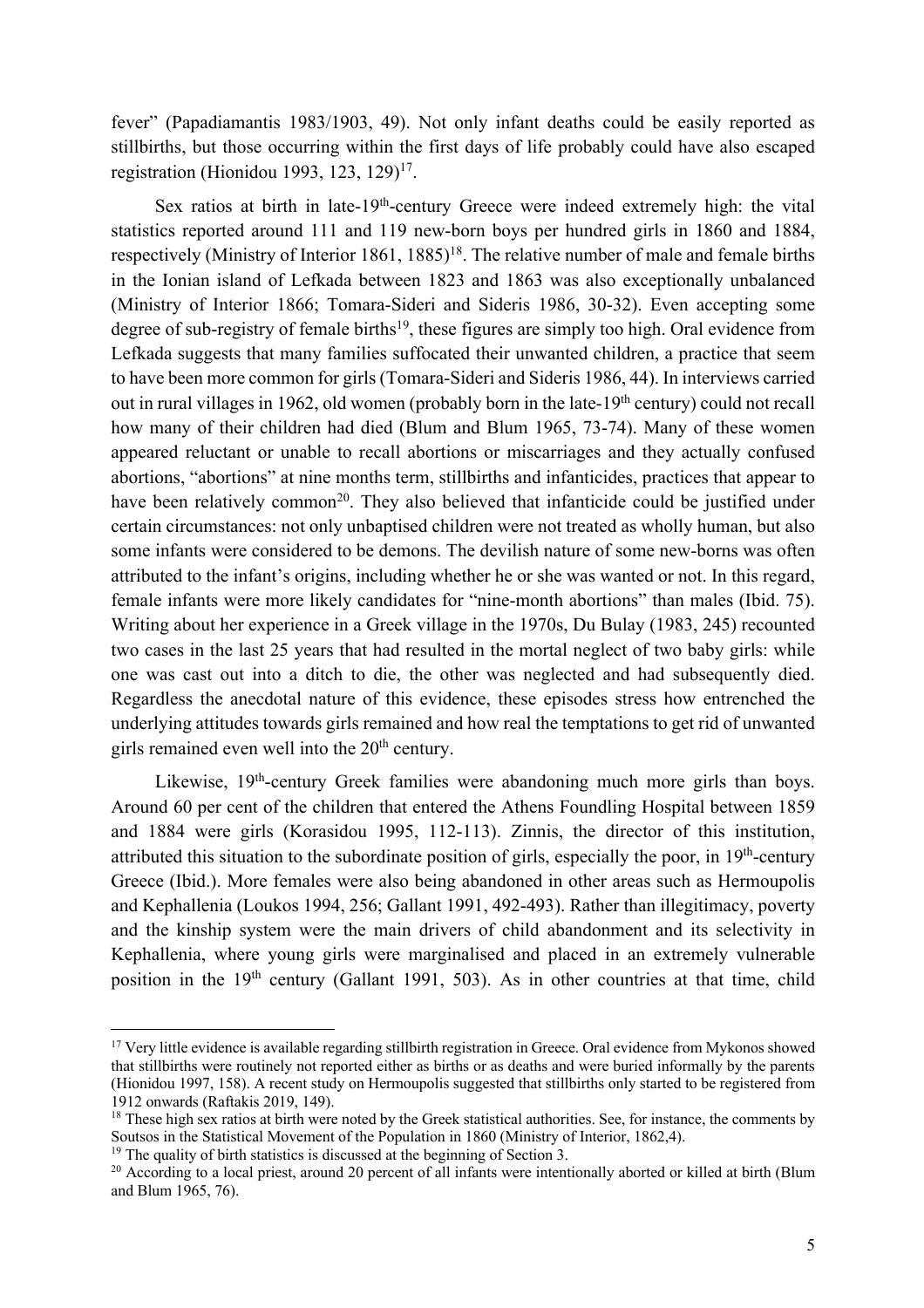abandonment can be considered a sort of "deferred infanticide" (Johansson 1984). Loukos (1994, 256), for instance, estimated that, in Hermoupolis, around 60 per cent of these foundlings died within the first year during the period 1873-1910<sup>21</sup>.

Instead of infanticide, abandonment or mortal neglect of girls, excess female mortality could arise from more indirect mechanisms. There is some evidence that parents treated their sons and daughters differently in 19<sup>th</sup>-century Britain and continental Europe (Johansson 1984; Baten and Murray 2000; McNay et al. 2005; Horrell and Oxley 2016). An unequal allocation of resources within the household (food, care and/or workload) translated into girls' nutritional status and morbidity, thus affecting heights and mortality rates. Studying a mountainous village in central mainland Greece, Papathanassiou (2004, 332-333) indicated that food was distributed in ways that gave priority to men. In terms of workload, it also seems that girls tended to be overburdened more than the boys (Ibid.,  $333$ )<sup>22</sup>. Similarly, in Karpathos, younger female children not only were discriminated in terms of food and clothing but also carried out the hardest tasks (Vernier 1984, 38)<sup>23</sup>.

As described in the next section and contrary to what should be expected, child sex ratios increased as children grew older circa 1880, thus suggesting that discriminatory practices were unduly increasing female mortality rates during childhood. In this regard, and despite the biological female survival advantage, Komis (2004, 290) blames the high mortality rates of female children as a partial explanation of the predominance of male adults in Greek historical populations. Infant mortality rates in Mykonos were higher for girls than for boys in 1859-1878 and, consequently, female life expectancy was lower (Hionidou 1993, 129, 149). Interestingly, the gender gap in life expectancy was higher for the age-group 1-4 than for infants (aged 0-1), thus suggesting that excess female mortality was not only affecting the first year of life but continued throughout childhood. Hionidou (1993, 149) indeed stresses the rarity of this occurrence but does not dig deeper into this issue. Likewise, Despite the female advantage in Hermoupolis, Raftakis (2019, 307-309) also found higher levels of female mortality for the agegroup 1-4 in Hermoupolis around 1879. Relying on the analysis of sex ratios at different ages, both over time and across Greek provinces, the remaining of the article evidences that female infanticide and the mortal neglect of young girls were much more prevalent in Greece than previously recognised.

### **3. Infant and child sex ratios in Greece**

This article relies on sex ratios computed from the 1879 and 1881 population counts instead of mortality rates extracted from vital statistics, which suffered from extensive under-registration up to the 1920s. While population censuses were carried out by appointed authorities who counted the number of people living in each household, parents had to pay a fee in order to register births and deaths. In societies privileging males, this alters the incentives and affect the

<sup>&</sup>lt;sup>21</sup> The increase in the number of foundlings in Greece parallels the decline in infanticides (Loukos 1994, 256).

<sup>&</sup>lt;sup>22</sup> The census reporters indicated that females in general worked very hard and this was likely to have increased their mortality rates (Hionidou 1993, 150).

 $^{23}$  Eldest daughters exploited their younger sisters due to an inheritance system that prioritised primogeniture and the reproduction of the social position of male and female lines. While many younger sons emigrated, most younger girls remained single and lived in the paternal house with their eldest sister and her husband (Vernier 1984, 32-33).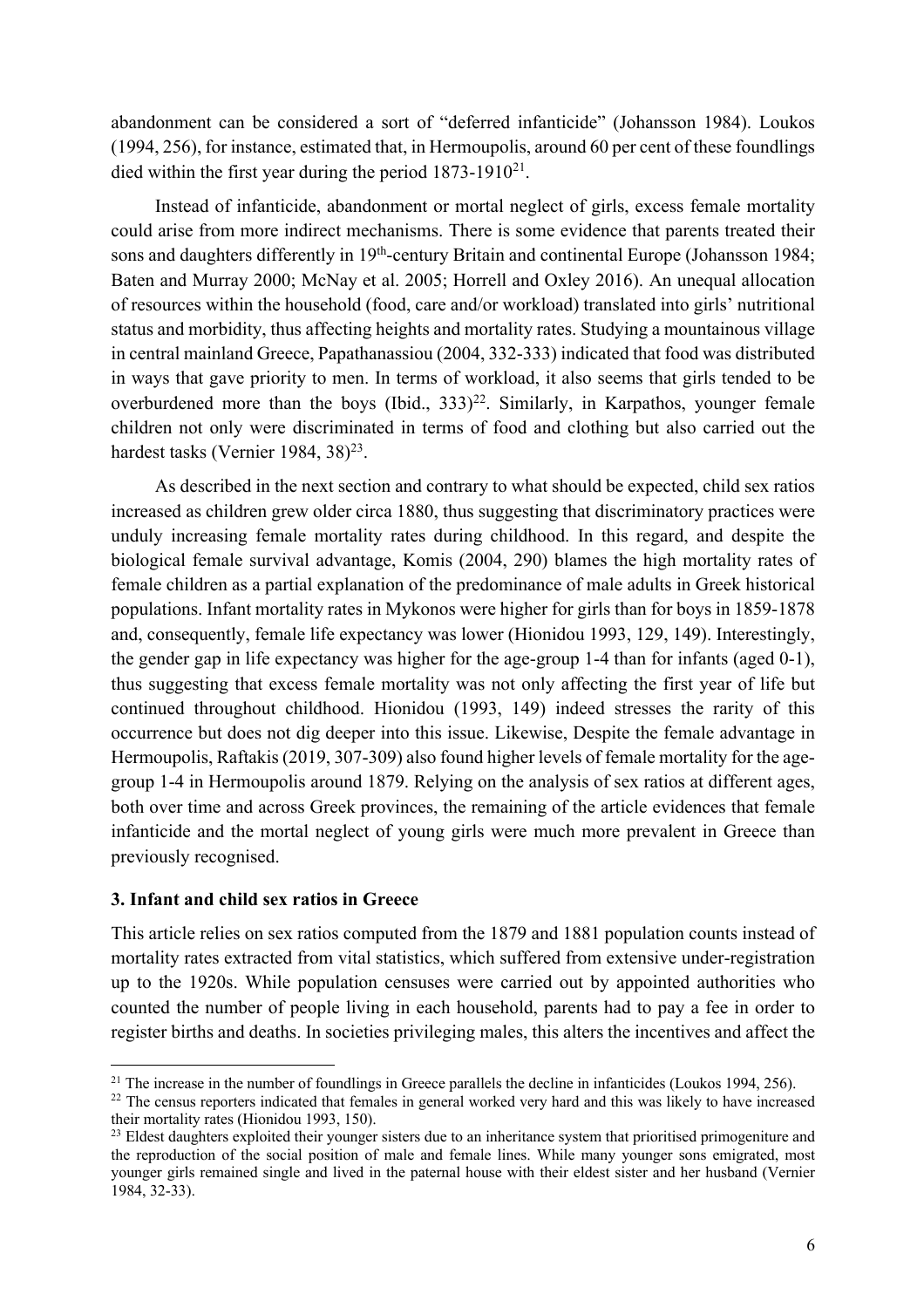decision whether to register births and deaths, especially for poor families. Even though contemporaries considered that death registration was more complete than that of births because funerals could not be carried out without a death certificate (Stephanos, 1884, 450), the death of unbaptised infants often went unregistered. This is especially problematic because if parents deliberately killed or neglected female new-borns, their deaths would not appear in the vital statistics. Although under-registration might be still an issue in population censuses, it is surely less significant and, more importantly, not sex-specific as it is evidenced later on.

During the period 1879-1920, the child sex ratios reported in Greek censuses were extremely unbalanced, ranging from 106.7 to 109.5. As shown in Figure 1, these figures remained much higher than those of most European countries during that period<sup>24</sup>. A closer look at the information available around 1880 also confirms the exceptionality of the Greek infant and child sex ratios within Europe (Beltrán Tapia 2019). Map 1 shows that the relative number of boys and girls in Greece was not only higher than in north-western Europe, but also than other Mediterranean countries such as Italy or Spain. Only child sex ratios in Bulgaria in 1880 are in line with those in Greece. It was not until 1928 onwards when the Greek figures joined the general international pattern. It should be stressed, however, that the 1870 census yields a much lower figure (102.9; see black dot in the figure 1). Whether this rate reflects a real trend or is an artefact of the underlying quality of the 1870 census is however unclear.





Source: Mitchell (2013).

 $^{24}$  There is hardly any evidence on child sex ratios before 1861. The 1719 census in the town of Preveza (in northwestern Greece) also presents an excess of boys (Komis 2004, 290). The source provides the number of children regardless of age: 64 per cent were male, which results in a sex ratio of 181.2.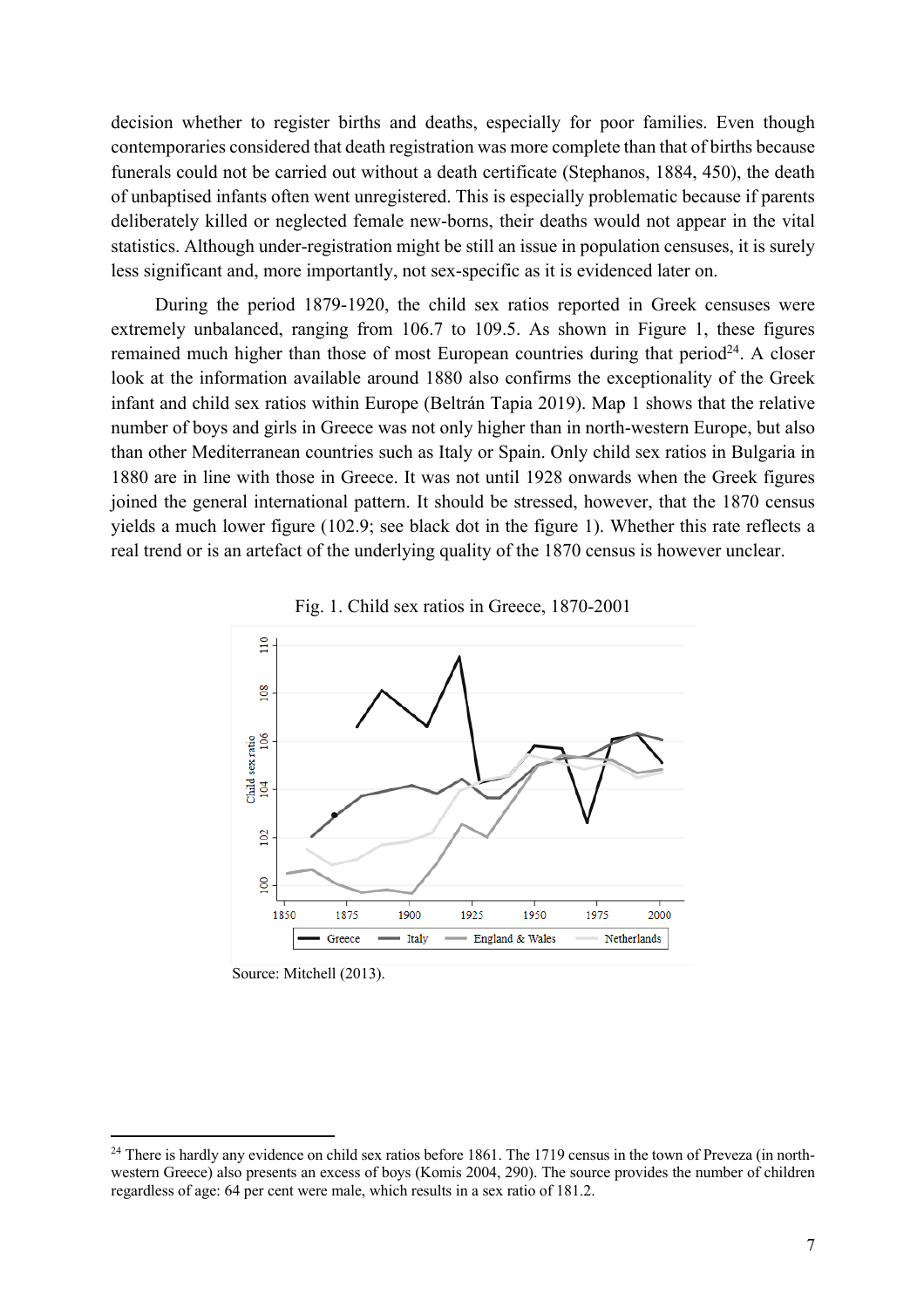

## Map 1. Infant and child sex ratios in Europe, 1880

Source: Population censuses (see Beltrán Tapia 2019).

In addition, we should keep in mind that child sex ratios in the past are not comparable with contemporary ones (Beltrán Tapia and Gallego-Martínez 2017; Beltrán Tapia 2019). In this regard, mortality levels during infancy and childhood have a direct influence on sex ratios at these age-groups. Due to the female survival advantage, harsher environments are especially deleterious to boys, thus relatively increasing their mortality rates and resulting in lower sex ratios. Recent estimates indicate that infant mortality rates around 220 deaths per 1,000 live births should yield child sex ratios around parity (100 boys per hundred girls). Greek infant mortality rates during the second half of the  $19<sup>th</sup>$  century were slightly below  $200<sup>25</sup>$ . According to the estimates mentioned above, Greek mortality rates would be compatible with child sex ratios around 101 boys per hundred girls. The child sex ratio reported in the Greek censuses was much higher, at least up to 1920, thus evidencing that other factors were at play.

Moreover, the child sex ratio in Greece c.1880 was not only markedly different in levels but also exhibited a different trend as children got older (Fig. 2). This evolution starks in mark contrast with that of other countries where gender discrimination was not an issue, such as England or the Netherlands. As explained above, the biological female advantage results in more boys than girls dying, especially during the first years of life when mortality rates are higher. Subsequently, sex ratios are expected to decline or remain flat as infants grew older. The atypical trend observed in the Greek data arguably suggests that gender discrimination was

<sup>25</sup> The infant mortality rate was 198.2 in 1860-64, 193.7 in 1875-79 and 177.4 in 1895-99 (Valaoras 1964, 132). The national average obviously hides important regional differences, as well as an urban penalty (Hionidou, 1997, 160; Raftakis, 2019, 131). It should also be mentioned that, following the Mediterranean pattern, early-childhood mortality (0-4 years) in Mykonos and Hermoupolis was very high, even higher than that of infants in the 1870s and 1880s (Hionidou, 1993, 192-193; Raftakis, 2019, 96).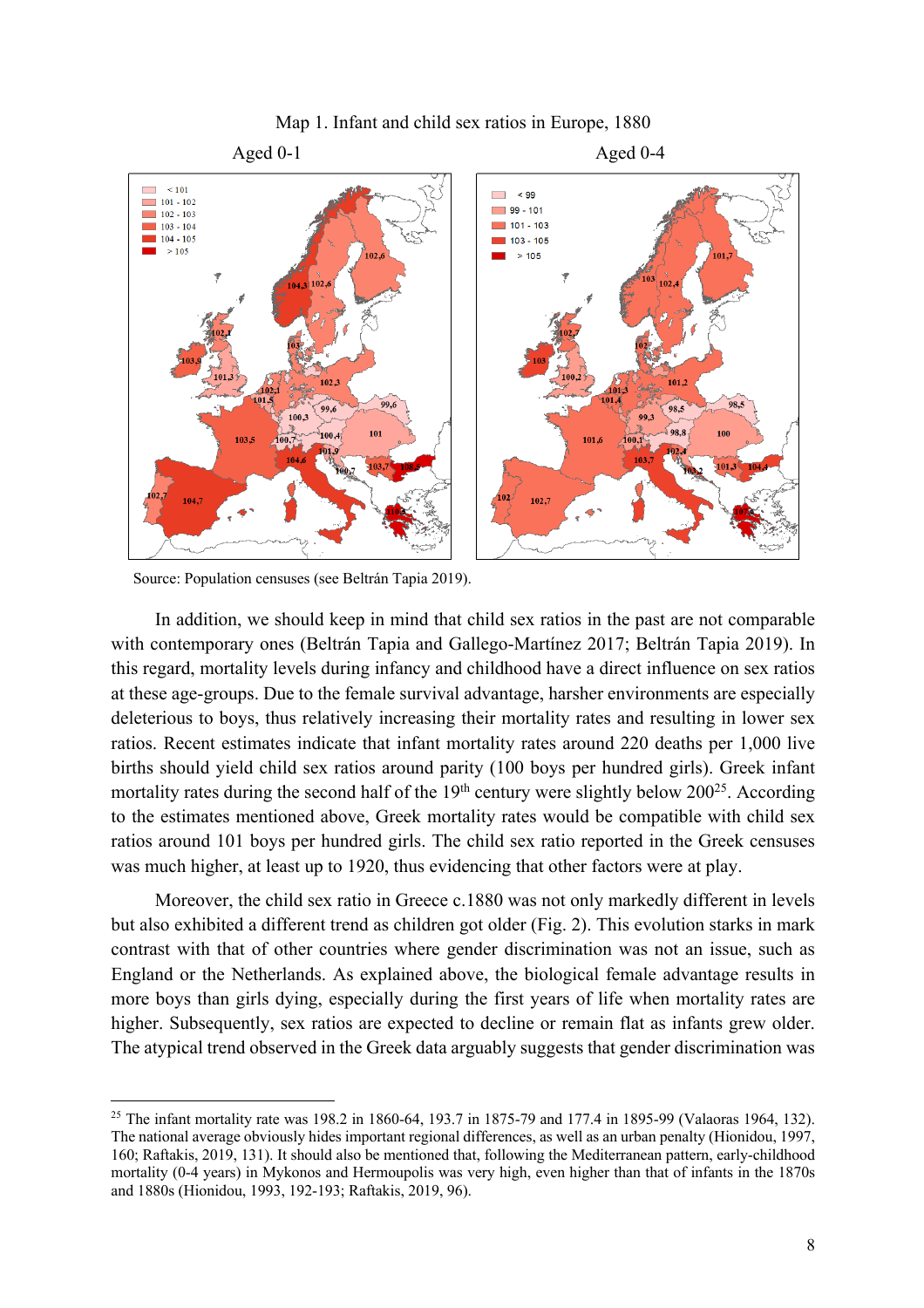unduly increasing female mortality rates at birth, in infancy and throughout childhood<sup>26</sup>. Even the Italian case, which admittedly shares some of the economic and social features present in Greece, exhibits a very different pattern.



Fig. 2. Sex ratios in infancy and childhood, by age-group, 1879

As Komis (2004, 290) has pointed out, the predominance of boys in Greek sources can be explained by other factors apart from excess female mortality arising from gender discrimination. On the one hand, Valaoras (1960, 117-121) warned about the quality of the historical censuses, by arguing that the infant population was under-enumerated and that the omission of females was larger than that of males at nearly all ages<sup>27</sup>. His assumptions are, however, questionable and Hionidou (1993, 51) has suggested that a relatively higher female mortality might be behind the predominance of males (see Asdrahas 1978; Panagiotopoulos 1987; Caftantzoglou 1997; Komis 1999, 2004). Although under-registration of girls is theoretically plausible, neither contemporary sources nor secondary literature provide evidence why this might have been the case. Although registering vital statistics (births, marriages and deaths) entailed paying a fee, which may have dis-incentivised reporting those events<sup>28</sup>, the population census was not subject to any charge. The census was conducted by a local committee that visited each household and collected information on each person living there (Hionidou 1993, 32). There is no reason to believe that they tended to sub-register girls. In this regard, although under-registration of births was important, especially during the 19<sup>th</sup> century, it was not sex-specific (Hionidou 1993, 123; Raftakis 2019, 90).

Source: Population Censuses (see Beltrán Tapia 2019).

<sup>&</sup>lt;sup>26</sup> The sharp decline in the Greek sex ratios between the 0-1 and 1-2 age-groups clearly reflects the biological female advantage during the most critical period in terms of survival. The fact that the 1879 census mis-reported the age of a significant number of infants and thus classified them into the 1-2 age-group could also affect sex ratios in those two age-groups (Hionidou 1993, 144; Gavalas 2001, 82-83).

<sup>27</sup> See also Siampos and Valaoras (1969), Hionidou (1993) and Gavalas (2001).

<sup>&</sup>lt;sup>28</sup> This fee, however, incentivised priests to register vital events (Hionidou 1993, 22-23).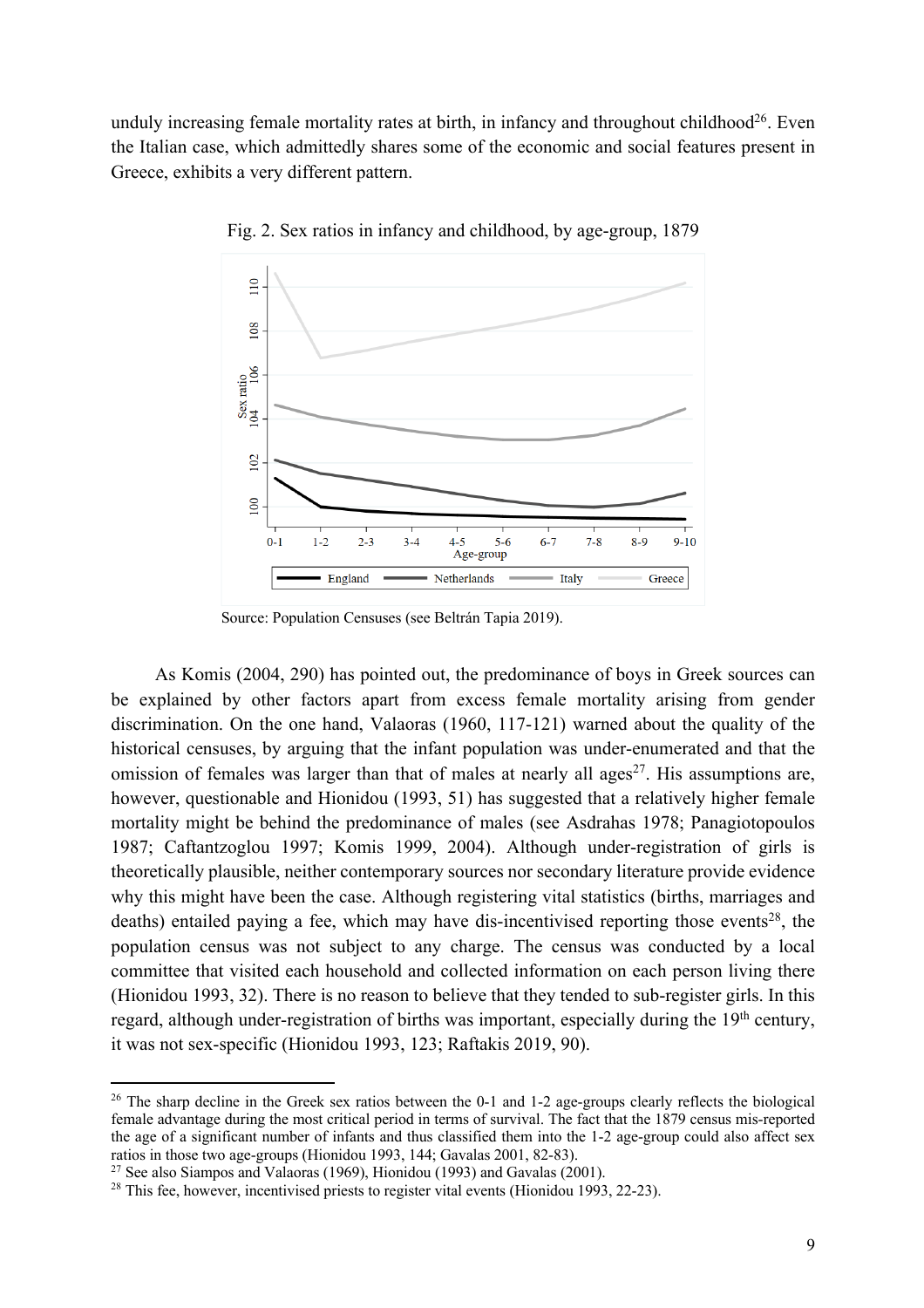On the other hand, the fact that populations listings had often military or tax purposes is likely to have led to deliberate misleading figures. The 1881 census indeed noticed the excess of males and warned that the enumeration was carried out under difficult circumstances. It indicated, however, that they were expecting boys, not girls, to be under-reported due to the military purpose of the census (Ministry of Interior 1884,  $\zeta$ )<sup>29</sup>.

In any case, Valoras (1960, 138) tried to correct the under-registration of females by estimating the male and female population at each age-group using survival ratios obtained from model populations. Even under his questionable assumptions (see the criticism in Hionidou 1993, 55-56), these population estimates yield child sex ratios slightly below 105 boys per hundred girls during the period 1860-1915. These numbers, which are an absolute minimum, are still extremely high given the mortality conditions explained above.

Moreover, under-registration primarily affected infants (Hionidou 1993, 57). Although some infants may have escaped enumeration, this issue was due to age-misreporting (Hionidou 1993, 144; Gavalas 2001, 82-83). Many infants were reported as being one-year-old, so they were registered in the 1-2 age-group<sup>30</sup>. However, even in the case that female infants were more subject to under-enumeration, they should be visible in the censuses as they grow up. Older age-groups should then be less prone to this concern, thus reducing sex ratios. Figure 3 depicts the evolution of sex ratios at different age-groups over time and confirms that female underreporting alone is not behind the high sex ratios observed in Greece in the late 19<sup>th</sup> and the early 20<sup>th</sup> century. Not only the evolution of sex ratios at age 5-9 mimics that of those at age 0-4, but sex ratios were also generally higher at older ages. This evidence suggests again that gender discrimination resulted in excess female mortality and reduced the number of girls both early in life and throughout childhood.

Migration might also be an issue if either boys or girls were more likely to move away. An important safety valve to balance population pressures, Greeks often resorted to migration, either seasonally or permanently, to regulate the size of the local population (Hionidou 2002). Migration mainly affected young single male adults<sup>31</sup>, so it is unlikely that it can explain away our results. Due to a strict moral code to prevent pre-marital sexual relations, working outside the household was not desirable for women, especially for young single women whose chances of getting married could be jeopardised (Stott 1973, 125, 127; Hionidou 1995, 78, 92; 1999, 418). Although single girls could be sent into domestic service to alleviate household poverty or contribute to setting up their own dowries (Sant Cassia and Bade 1992, 191; Hionidou 2005), this phenomenon hardly involved girls younger than 10 years old.

<sup>&</sup>lt;sup>29</sup> In this regard, the early Greek censuses suffered under-registration of males in the 18-24 age-group because they were eligible for military service at this age (Siampos, 1973, 55; Hionidou, 1993, 144). This issue became less important from 1878 onwards due to changes in the law, which imposed that all men aged 24 to 40 were also eligible for military service, thus reducing male under-registration at these age-groups (Hionidou, 1993, 20).

<sup>&</sup>lt;sup>30</sup> The low number of infants aged 0-1 is especially visible in the 1861 and 1879 censuses in Mykonos (Hionidou 1993, 144).

<sup>&</sup>lt;sup>31</sup> In Kythera in 1844, while around 35-40 per cent of men aged 20-35 were absent from the island, only 6-9 per cent of women had migrated (Hionidou 2016, 55).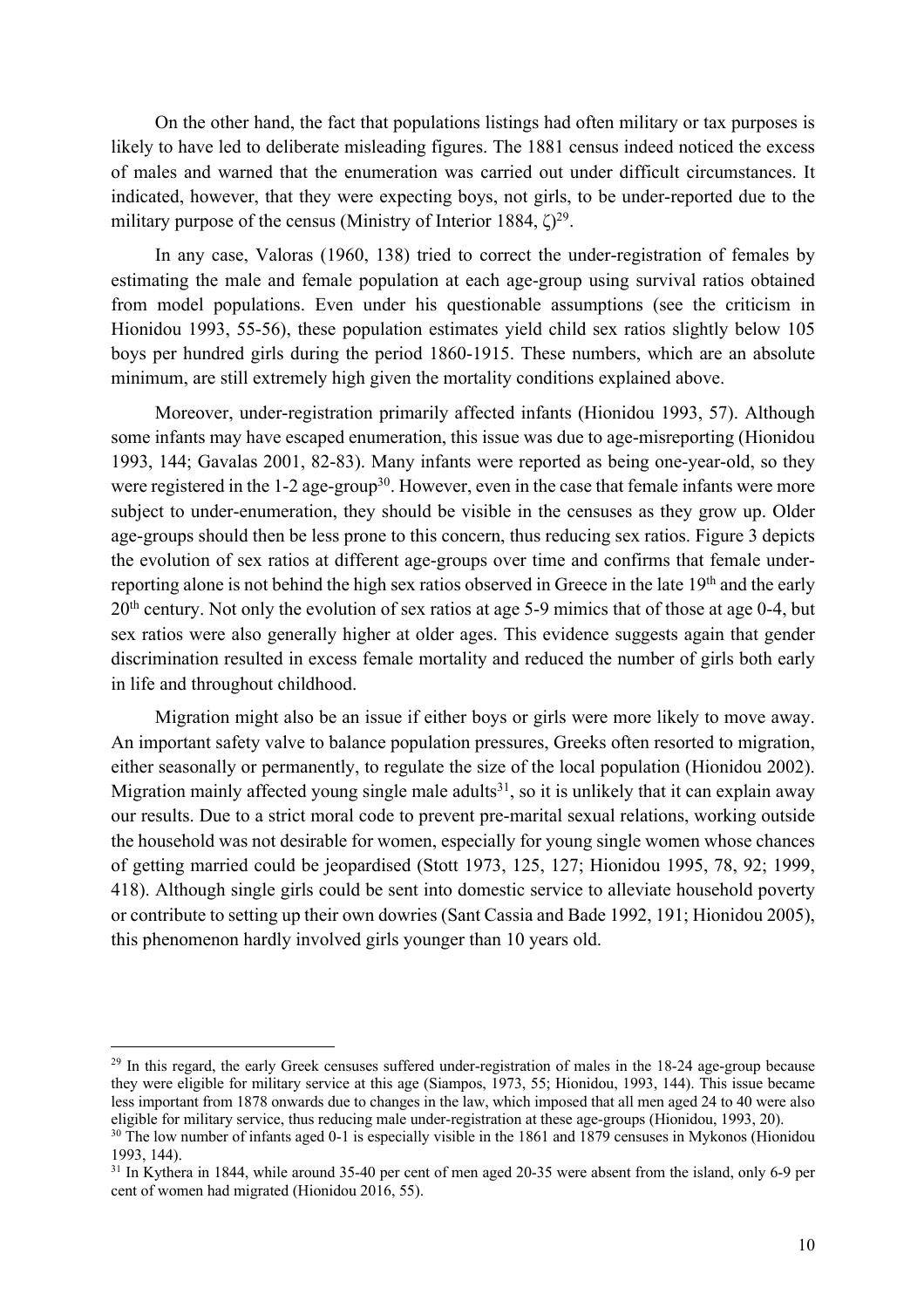

Fig. 3. Child sex ratios (aged 0-4 and 5-9) in Greece, 1879-2001

Source: Mitchell (2013).

It is possible however that children participated in migratory flows accompanying their parents. Given that most migrants were male, it is very unlikely that they took their female children with them. Although there is very little information on sex-specific migration at early ages, it seems that, if anything, it was boys who were more likely to be absent. For instance, in Kythera in 1844, the percentage of children aged 0-4 who were registered as absent was extremely low and remarkably similar for boys and girls (Hionidou 2016, 54). For the 5-9 age group, migration was also small and biased towards boys. In this regard, it seems that, up to 1907 when the US migration regulations on acceptance of under-aged became more restrictive, a large number of under-age boys were sent abroad (Hionidou 1993,  $57$ )<sup>32</sup>. If boys were actually the ones emigrating (either abroad or within Greece), child sex ratios should decrease as children got older. Figures 2 and 3 show actually the opposite, thus evidencing that higher sex ratios at older ages were the result of discriminatory practices against girls.

Lastly, a crucial reason why female under-registration is not likely to be the main factor behind the high child sex ratios observed in late-19<sup>th</sup>-century Greece is the fact that the relative number of boys and girls born in the US from Greek migrants is also quite unbalanced. Relying on the full-count 1880 and 1900 US Censuses (Ruggles et al. 2019), we have computed the sex ratios of children born from Greek parents. In order to avoid capturing migratory choices or the effect of the presence of other cultures in mix couples, we have only counted those children (up to 10 years old) born in the US whose parents are both Greek. The child sex ratio was 107.7 (27 children) and 110.2 (269 children) in 1880 and 1900, respectively. Although the number of children underlaying these sex ratios are admittedly small, these figures closely resemble those found in the Greek censuses at the time, thus suggesting that the specific sub-registry of girls is not likely to have played a major role.

 $32$  A Parliamentary report in 1902 estimated that the proportion of children under 15 migrating was around 10 per cent (mentioned in Hionidou 1993, 57).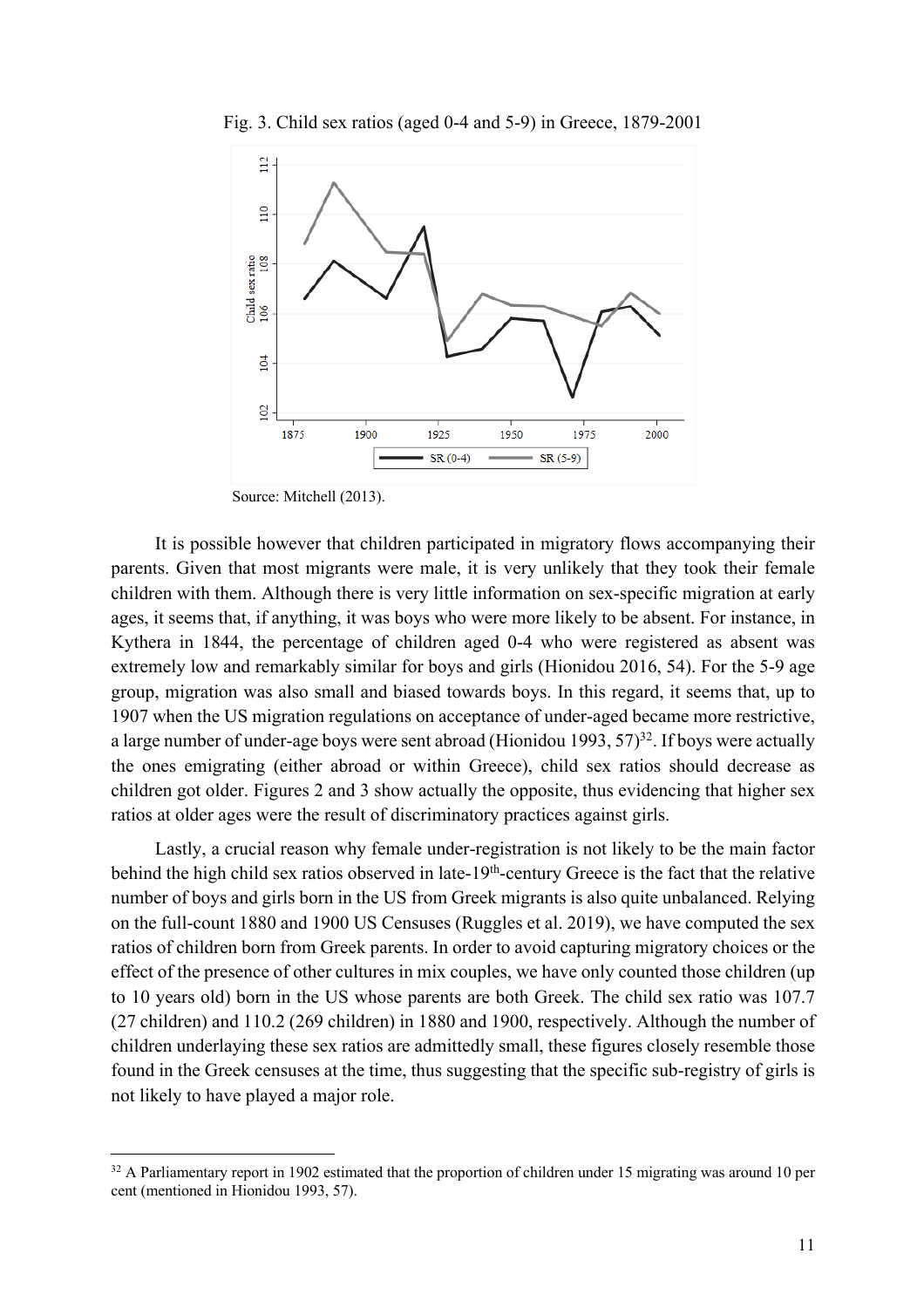Summing up, under-reporting and sex-specific migration cannot therefore account for the distorted child sex ratios reported here. Next sections rely on the variation in child sex ratios across Greek provinces circa 1880 to provide further evidence that female under-registration is not the main issue behind the Greek sex ratios. Moreover, this regional analysis suggests that certain economic and social features promoted or mitigated female excess mortality early in life.

### **4. Regional variation in child sex ratios, 1879-1881**

The 1879 census was the third enumeration carried out according to international standards by the Modern Greek State (Gavalas 2001, 33-38) 33. For the first time, this census classified population by age and sex in single years up to the age of 30 (and then in five-year age-groups) for each province<sup>34</sup>. In 1881, the census was expanded in order to cover the newly liberated areas of Thessaly and Arta. In total, we have information on 66 provinces<sup>35</sup>. As displayed in Map 1, average sex ratios early in life were extremely high. Interestingly, child sex ratios varied widely across provinces. Map 2 now depicts sex ratios at age 0-4 and 5-9 and evidences that some provinces exhibited extremely unbalanced figures, especially in central and northern Greece (central Peloponnese, Thessaly and Epirus). In total, 21 provinces reported child sex ratios above 110.





Source: Ministry of Interior (1881; 1884). Provincial boundaries based on a Map of the Kingdom of Greece published in 1903 by Dodd, Mead & Co (unknown author).

<sup>&</sup>lt;sup>33</sup> The first modern census was carried out in 1861 and followed by the 1870 census. Twelve basic enumerations were conducted between 1828 and 1856 but their reliability is highly questioned (Siampos 1973, 44).

<sup>&</sup>lt;sup>34</sup> Although censuses were conducted in 1889 and 1896, full returns were never published due to different reasons (Hionidou 1993, 19-21). Demographic information was resumed in the 1907 and 1920 censuses.

<sup>&</sup>lt;sup>35</sup> Given their small size, the provinces of Kranea, Palli and Sami, on the one hand, and Oros and Mesi, on the other, have been aggregated into Kephallenia and Kerkyra, respectively.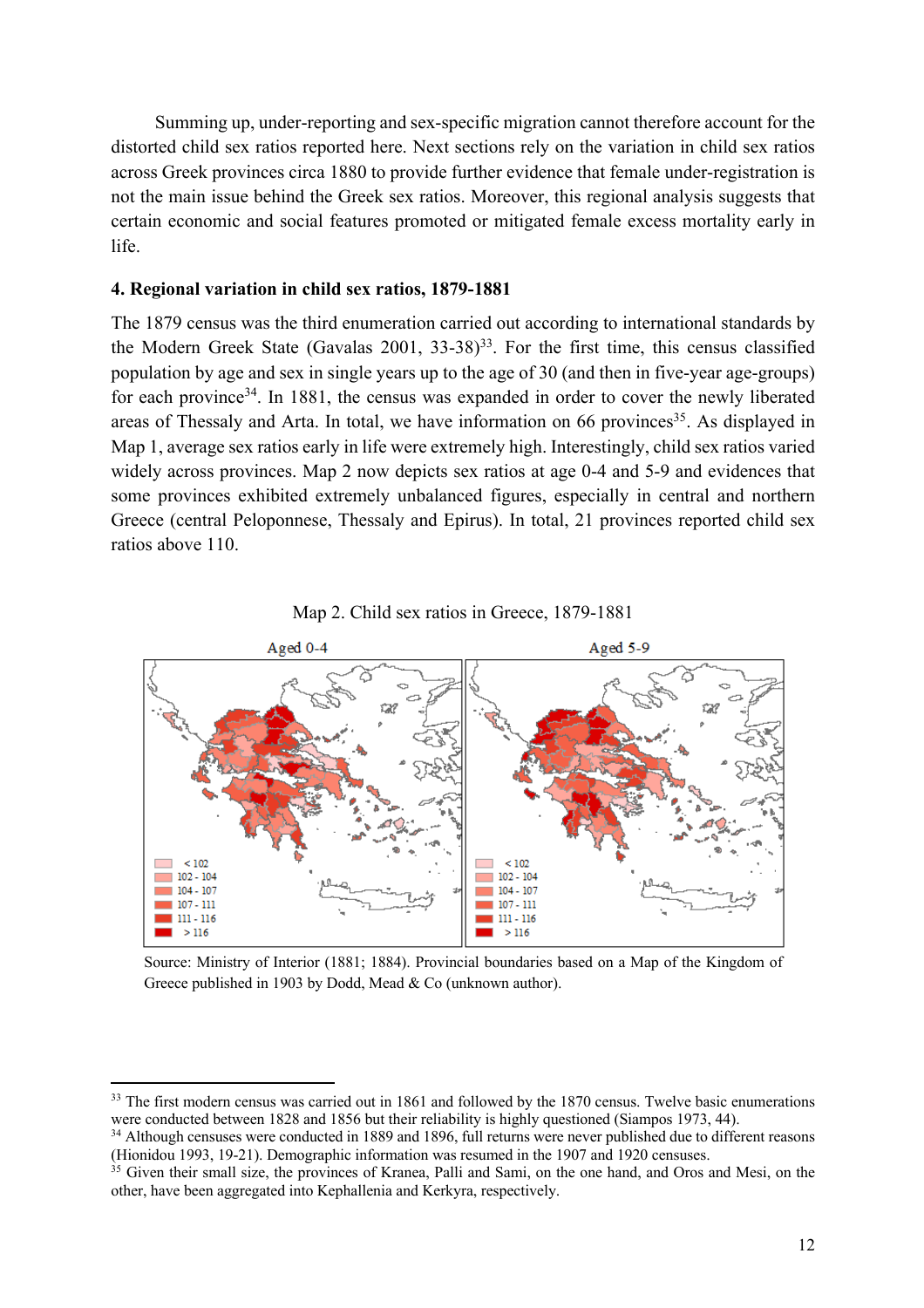Admittedly, part of this variation is random. Sex ratios at birth are the result of a random process and this random component is more visible in small populations. Although the average population from which child sex ratios are computed is relatively large (5,071 children), some provinces are rather small and can thus exhibit distorted sex ratios just by chance. Figure 4 below plots child sex ratios (aged 0-4) and the number of children in that age-group. As discussed above, the levels of infant mortality rates existing in Greece around 1880 would be compatible with child sex ratios around 101. Even in the smallest provinces, the probability of obtaining such sex ratios (as those, for instance, above 110) by chance alone is extremely low (see table A1 in the Appendix which lists the provinces with the highest sex ratios and reports the probability of observing such figures given the expected sex ratio in absence of discrimination) $36$ .



Fig. 4. Child sex ratios and population size in Greece, 1879-1881

The previous section argued that female under-registration is not likely to account for the lack of girls in the censuses. Comparing province sex ratios at different age-groups also supports this conclusion. Even in the case that female miss-reporting was an issue early in life, it is less likely that older girls went unreported, so they should show up in the census as they grew up and, then, sex ratios at different ages should not correlated well. By contrast, the correlation between sex ratios at the 0-4 and 5-9 age-groups is 0.45 (see Figure 5). This figure is actually quite high considering that some provinces are relatively small and random variation thus plays an important role. The correlation coefficient jumps up to 0.70 if we only consider those provinces with more than  $5,000$  children aged  $0-4^{37}$ . These coefficients are in line with what is shown in other countries that are less suspect in terms of census quality around that

<sup>&</sup>lt;sup>36</sup> As seen in Table A1 in the Appendix, this conclusion does not change even if considering a gender-neutral child sex ratio of 102 (compatible with infant mortality rates around 150 deaths per 1000 live births). See Beltrán Tapia (2019) for more details on the relationship between infant mortality rates and child sex ratios.

<sup>&</sup>lt;sup>37</sup> Similarly, the correlation coefficient equals 0.61 if the 66 provinces are aggregated into their corresponding departments (16 in total).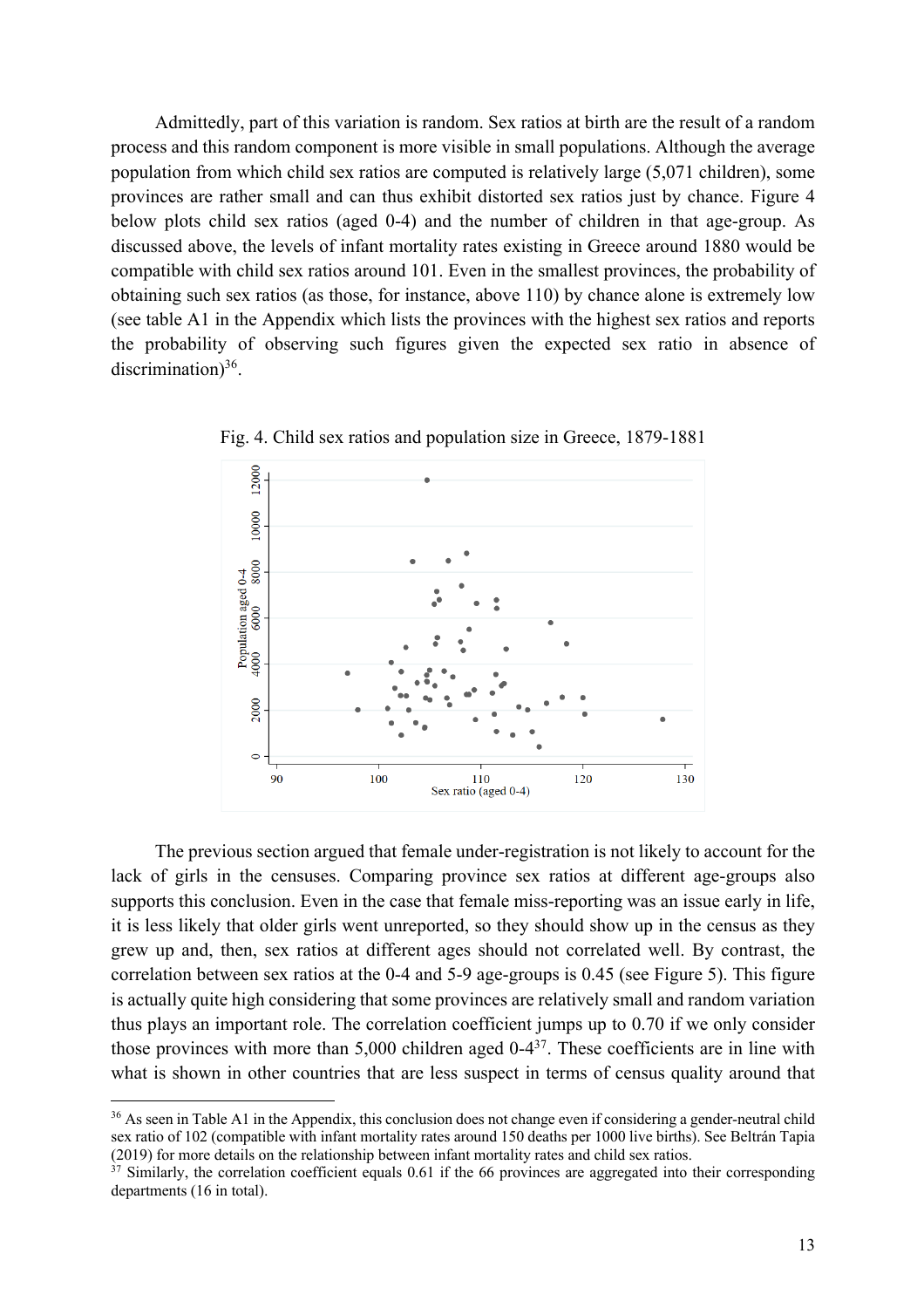date: the correlation between these two measures using French and Italian provinces, which are significantly larger than the Greek regions, is 0.64 and 0.63, respectively (Beltrán Tapia 2019, 12). Another method to assess whether under-registration of infants and/or children is affecting our results is to analyse the population structure (United Nations 1955; 1967). If this problem is sex-specific, regions where enumerated children comprise a smaller fraction of the population due to poor registration should also present more distorted child sex ratios. This is actually not the case in the 1879-81 census: there is virtually no correlation between child sex ratios and the percentage of children aged 0-10 over the total population  $(r=0.01)$ 



Fig. 5. Child sex ratios at different age-groups (0-4 and 5-9) in Greece, 1879-1881

#### **5. What is behind abnormal child sex ratios in late-19th-century Greece?**

As shown above, although average Greek child sex ratios were high, there was a significant variation between regions. Interestingly, the 1879-81 census contains detailed information on the social and economic characteristics of the Greek provinces, so it is possible to dig further and assess which factors are behind the observed variation in sex ratios. We have therefore regressed province sex ratios on a set of variables that account for the economic and social features of the local communities according to the following model:

$$
Sex Ratio_i = \alpha + \beta X_i + \varepsilon_i \tag{1}
$$

The dependent variable is the child sex ratio (aged 0-1, 0-4 and 5-9) in each province measured as a proportion. In order to expand the set of results and test their robustness, we have also collected information on births in 1884 from the Greek vital statistics (Ministry of Interior, 1888), so the sex ratio at birth is also employed as dependent variable.

Although, the choice of explanatory variables is based on the literature on gender discrimination in infancy and childhood (McNay et al. 2005; Beltrán Tapia and Gallego-Martínez 2019; Beltrán Tapia 2019), this exercise is obviously constrained by the information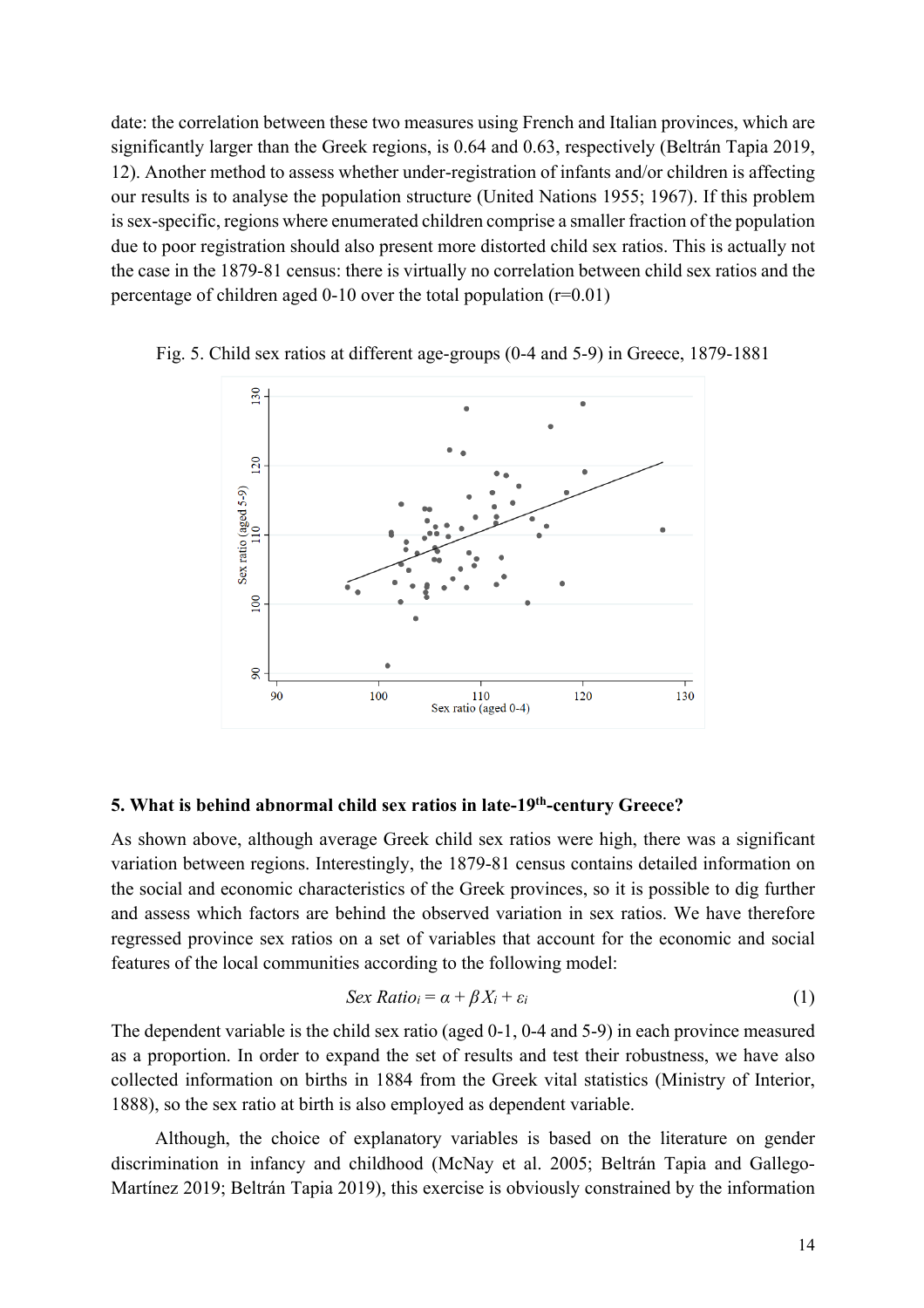available in the 1879-81 census. The local economic structure is measured using the relative importance of different occupations (shepherds, sailors, servants, liberal professions and industry owners), as well as urbanisation, population density and active population. The presence of waged-labour opportunities for women is considered by computing the percentage of the female population (aged 16-40) who was registered as performing paid jobs (labourers, servants, schoolteachers and midwifes). Economic conditions are further captured relying on the prevalence of farm labourers as a measure of land access inequality. The general economic conditions are also influenced by demographic pressures and the prevalent settlement pattern, so these factors have also been included in the model using the child-women ratio (the number of children aged 0-10 per woman aged 16-40) and the number of settlements per 100 kilometres.

Social and cultural factors are also expected to have a crucial role on the perception of women's value and therefore on discriminatory practices against girls. On the one hand, different religions co-existed, so we have created two dummy variables to distinguish Orthodox Christians from other Christians and other religions (mostly Jews and Muslims). On the other hand, the complex interaction between family types, inheritance rules and dowry systems in Greece is likely to have played a fundamental role. The geography of the different systems of family organisation existing in Greece at the time can be found in Couroucli (1987), Sant Cassia and Bada (1992); Caftanzoglou (1994), Papataxiarchis and Petmezas (1998), Hionidou (1995; 1999; 2011) and Kaser (2009). In the agricultural and pastoralist communities of mountainous and inland Greece, married couples resided with or near the husband's parents and extended families were relatively common in order to support a complex division of labour based on large households<sup>38</sup>. In this regard, Kaser (2009) distinguishes two areas depending on whether these arrangements responded to "lifecycle" or "household cycle" complexity. The islands and the coastal areas, on the other hand, also relied on fishing and seafaring and the dominant household structure was the nuclear household (Hionidou, 1999; 2011, 232)<sup>39</sup>. The value attached to women as important economic and social agents seems to have been higher in the maritime and agricultural communities of the Aegean (Papataxiarchis and Petmezas 1998, 224). Contrary to the general pattern elsewhere in Greece, some islands had long practised matrilocality and women there seem to have enjoyed a comparatively freer status (Sant Cassia and Bada 1992, 33). In addition, dowries in these areas tended to be more generous and daughters were often endowed with houses at marriage (Couroucli 1987, 329). Following Kaser's classification on household type (2009, 270) and Hionidou's contribution to this topic  $(2011)^{40}$ , we have classified the different provinces into three groups depending on the most prevalent family type.

Lastly, the variation in sex ratios can arise from other unobserved factors. A different disease environment, for instance, may affect boys and girls differently (Anderson and Ray 2010). Also, although we have included many features in the model, it is possible that omitted

<sup>&</sup>lt;sup>38</sup> Co-residence with the husband's parents was though temporary and ended as soon as the son achieved economic autonomy and his family grew in size (Papataxiarchis and Petmezas 1998, 223).

<sup>&</sup>lt;sup>39</sup> Complex households did exist in these areas but their relative importance was small (never exceeding ten per cent of the total households) and mostly the result of temporary arrangements.

<sup>&</sup>lt;sup>40</sup> Although we followed Kaser's classification (2009), some adjustments were made for various areas, in particular for the islands of Kerkyra and Kythera where existing studies have shown that most common family type was the nuclear household (Couroucli, 1987; Hionidou, 2011).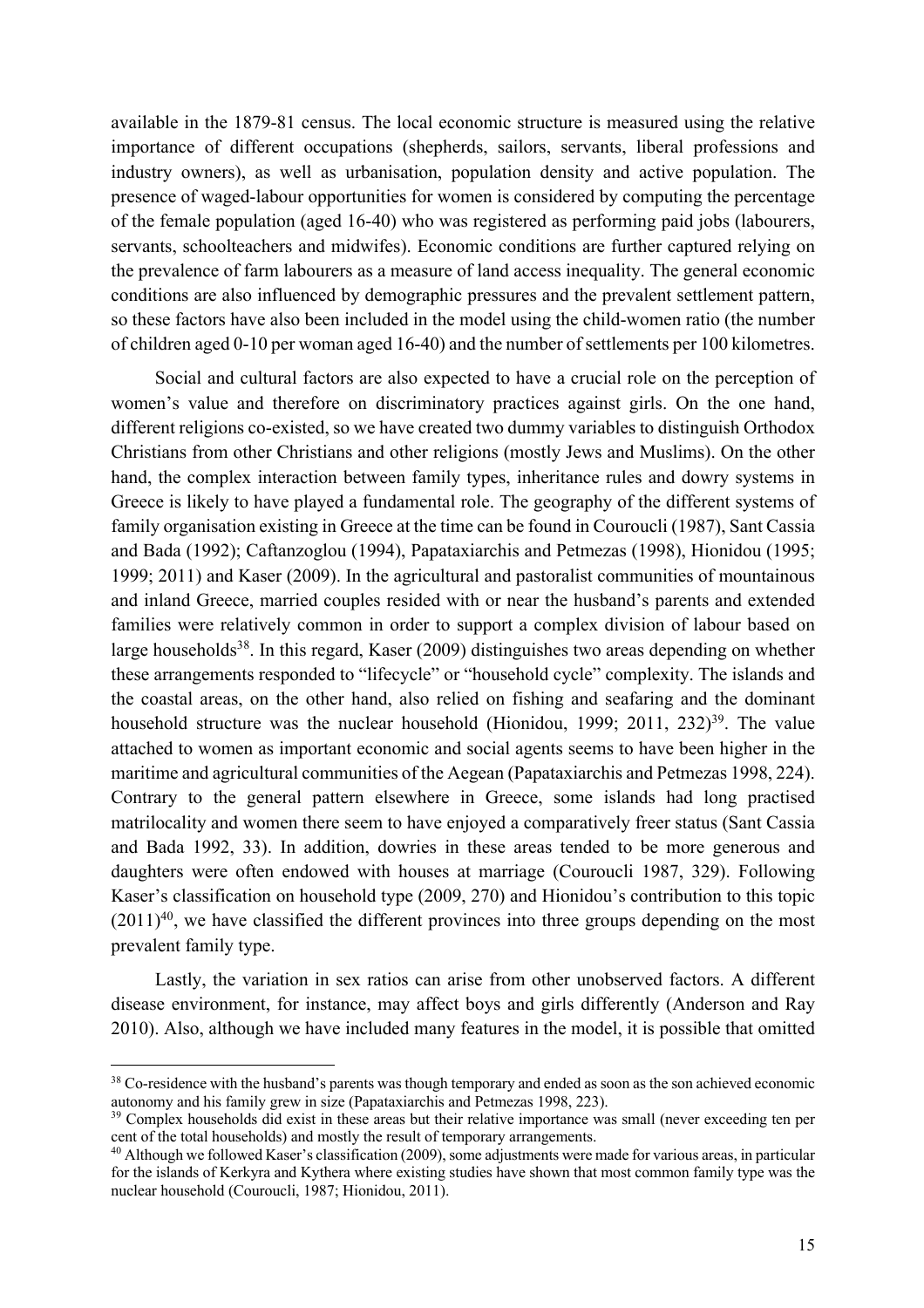variables might be biasing the results. A set of regional dummies have been therefore considered in order to account for regional fixed-effects (the population census groups the provinces into 16 departments). Summary statistics of the dependent and explanatory variables included in this model are reported in table A2 in the Appendix.

Given that some provinces are relatively small, the role of random variability in determining sex ratios is not uniform. In order to mitigate this concern, equation 1 is estimated relying on maximum-likelihood methods that assume a binominal distribution and use a logit function. As explained in Beltrán Tapia and Gallego-Martínez (2019), this approach takes into account the sample size underlying each sex ratio and therefore control for the varying role that chance plays in determining sex ratios in the different provinces $41$ . Considering all these factors simultaneously allows identifying the specific relationship between the variables at play. It should be stressed though that this model does not seek to estimate causal effects but simply to reveal general patterns behind the data.

The results of regressing sex ratios at different ages (at birth and at ages 0-1, 0-4 and 5- 9) on the set of variables explained above are reported in table 1. While the first column in each specification presents the baseline specification, the second column extends the model to include regional fixed-effects. Crucially, these results hardly change regardless of the specification employed, thus evidencing that the observed relationships are highly robust. The fact that these results are similar for all age groups also confirms that female under-registration is not likely to play an important role here.

This analysis generally confirms previous studies (Johansson 1984; McNay et al. 2005; Beltrán Tapia and Gallego-Martínez 2019; Beltrán Tapia 2019). Firstly, urban areas are clearly associated with lower sex ratios. Although this effect may suggest that cities reduced gender discrimination through other mechanisms apart from female employment (Evans  $2019)^{42}$ , we should consider that the urban penalty is likely to have taken a higher toll on boys due to the female survival advantage<sup>43</sup>. Both effects are likely to be playing a role but disentangling their relative importance is not possible with this data. Other features of the economic context, such as a higher active population and the presence of sailors and servants, are also related to higher sex ratios. Although the effect of the active population is more difficult to explain (and also weaker as it will become apparent later), an economic structure dominated by servants and/or sailors seems to have strongly shaped the attitudes towards girls. The importance of servants, on the one hand, can be thought as a proxy for inequality since more families need to resort to unskilled paid work outside the household. A sea-faring community, on the other hand, is likely to have fostered son preference in different ways. Not only were men the ones becoming sailors but also, these jobs implied that many men stayed away for long periods of time and were also subject to higher mortality rates than women. This reduced the pool of potential husbands, thus making girls even less valuable in the marriage market and affecting their status within the

<sup>&</sup>lt;sup>41</sup> Another advantage of this method is that it deals with the bounded nature of sex ratios. For more details, see Wilson and Hardy (2002).

 $42$  According to Evans (2019), urban environments also foster gender equality by raising the opportunity costs of the male breadwinner, increasing exposure to women in socially valued roles and facilitating women's collective action.

<sup>&</sup>lt;sup>43</sup> Infant mortality rates were higher in cities than in the countryside at least until the late 1930s (Hionidou 1993, 52-53; Raftakis, 2019, 131).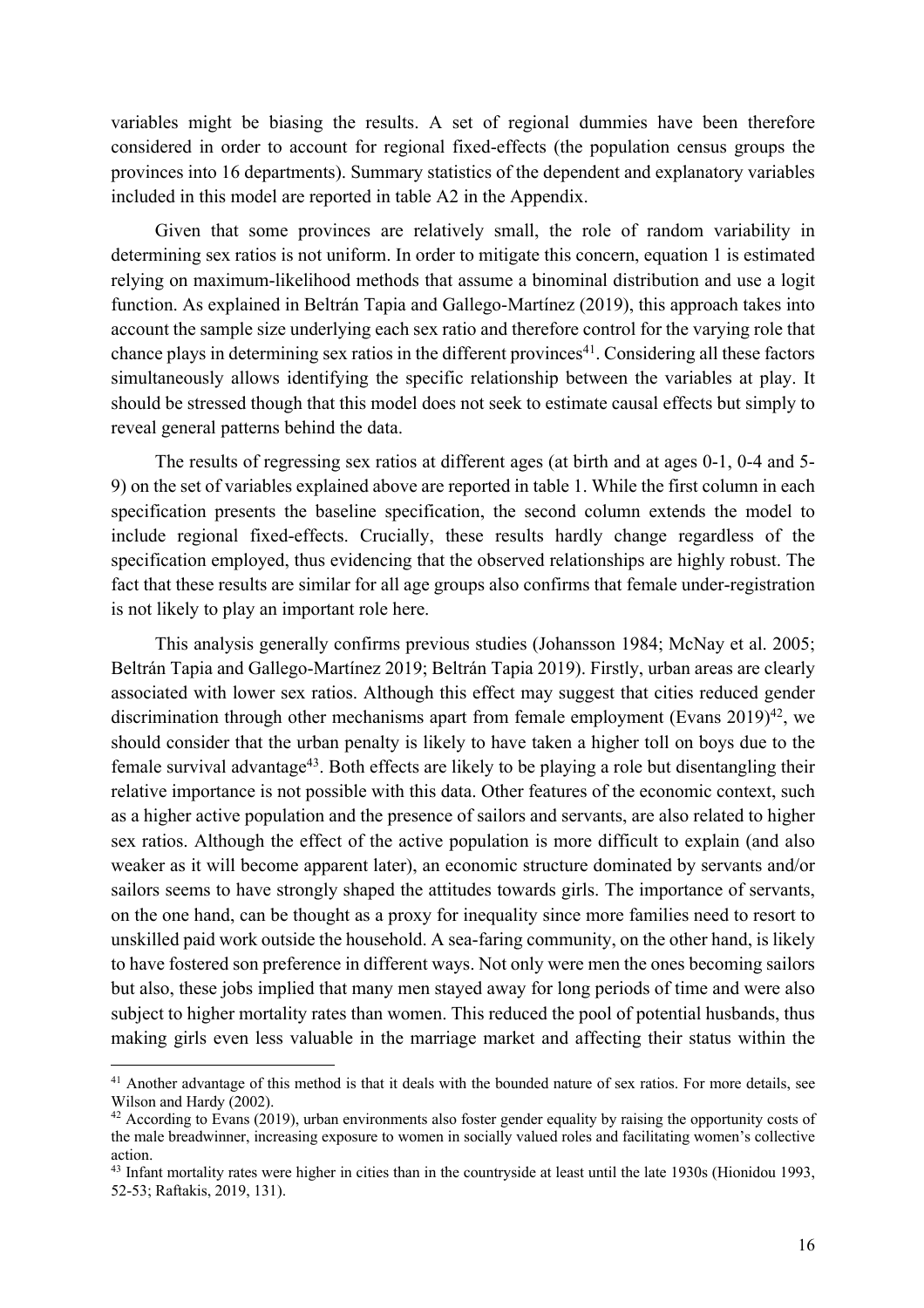household (Erlich 1966). Remarkably, the existence of waged labour opportunities for women is clearly associated with lower sex ratios early in life. By enhancing women's economic and social status, the possibility of working outside the household improved the value of girls and alleviated gender discrimination. These suggestive results confirm what has been found in the literature focusing on other European populations including Sweden, England or Spain (Johansson 1984; MacNay et al. 2005; Beltrán Tapia and Gallego-Martínez 2019).

|                                           |            |            | Dependent variable: Sex ratio (proportion) |            |            |            |            |            |
|-------------------------------------------|------------|------------|--------------------------------------------|------------|------------|------------|------------|------------|
|                                           | At birth   |            | Aged 0-1                                   |            |            | Aged 0-4   |            | Aged 5-9   |
|                                           | (1)        | (2)        | (3)                                        | (4)        | (5)        | (6)        | (7)        | (8)        |
| Population density                        | $-0.01$    | $-0.01$    | $-0.01$                                    | $-0.01$    | $-0.01$    | $-0.01$    | $-0.00$    | $-0.01$    |
|                                           | (0.01)     | (0.01)     | (0.01)                                     | (0.01)     | (0.01)     | (0.01)     | (0.01)     | (0.01)     |
| Urbanisation (%)                          | $-0.02***$ | $-0.02***$ | $-0.02***$                                 | $-0.02**$  | $-0.01***$ | $-0.01**$  | $-0.02***$ | $-0.01**$  |
|                                           | (0.00)     | (0.01)     | (0.01)                                     | (0.01)     | (0.00)     | (0.01)     | (0.00)     | (0.01)     |
| Settlement pattern                        | 0.20       | 0.21       | 0.37                                       | $0.43*$    | 0.11       | 0.20       | 0.08       | 0.17       |
|                                           | (0.18)     | (0.17)     | (0.24)                                     | (0.25)     | (0.18)     | (0.15)     | (0.16)     | (0.15)     |
| Active Population $(\%)$                  | $0.14**$   | $0.14**$   | 0.06                                       | 0.13       | $0.13**$   | $0.13*$    | $0.14**$   | $0.12*$    |
|                                           | (0.06)     | (0.06)     | (0.07)                                     | (0.09)     | (0.06)     | (0.07)     | (0.06)     | (0.07)     |
| Child-women ratio                         | 0.48       | $-0.71$    | $-0.25$                                    | 0.47       | 0.97       | $-0.43$    | 1.09       | $-0.39$    |
|                                           | (0.80)     | (1.14)     | (1.13)                                     | (1.84)     | (0.88)     | (1.38)     | (0.89)     | (1.29)     |
| Farm labourers (%)                        | $-0.00$    | $-0.01$    | $-0.00$                                    | 0.00       | 0.00       | $-0.00$    | 0.00       | $-0.00$    |
|                                           | (0.01)     | (0.01)     | (0.01)                                     | (0.01)     | (0.01)     | (0.01)     | (0.01)     | (0.01)     |
| Shepherds $(\% )$                         | 0.01       | 0.01       | 0.03                                       | 0.03       | 0.01       | 0.01       | 0.01       | $0.01\,$   |
|                                           | (0.02)     | (0.02)     | (0.03)                                     | (0.03)     | (0.02)     | (0.03)     | (0.02)     | (0.02)     |
| Sailors $(\% )$                           | $0.06***$  | $0.06***$  | $0.08***$                                  | $0.09***$  | $0.06***$  | $0.06***$  | $0.05***$  | $0.05***$  |
|                                           | (0.02)     | (0.02)     | (0.02)                                     | (0.02)     | (0.02)     | (0.02)     | (0.02)     | (0.02)     |
| Servants $(\% )$                          | $0.08*$    | $0.21***$  | $0.20***$                                  | $0.22***$  | $0.11**$   | $0.19***$  | $0.12**$   | $0.20***$  |
|                                           | (0.04)     | (0.05)     | (0.06)                                     | (0.07)     | (0.05)     | (0.06)     | (0.05)     | (0.06)     |
| Women waged labour                        | $-0.05*$   | $-0.16***$ | $-0.13***$                                 | $-0.17***$ | $-0.08**$  | $-0.17***$ | $-0.09**$  | $-0.17***$ |
|                                           | (0.03)     | (0.04)     | (0.04)                                     | (0.06)     | (0.04)     | (0.04)     | (0.04)     | (0.04)     |
| Family type<br>(Ref. Cat.: Nuclear hous.) |            |            |                                            |            |            |            |            |            |
| Patrivirilocal:                           | $-0.23$    | 0.15       | $-0.47**$                                  | $-0.04$    | $-0.30*$   | 0.09       | $-0.26$    | 0.13       |
| life-cycle complexity                     | (0.17)     | (0.18)     | (0.22)                                     | (0.48)     | (0.17)     | (0.28)     | (0.18)     | (0.26)     |
| Patrivirilocal:                           | $-0.69***$ | $-0.29$    | $-0.60*$                                   | $-0.42$    | $-0.52**$  | $-0.16$    | $-0.47**$  | $-0.10$    |
| household-cycle complex.                  | (0.24)     | (0.27)     | (0.31)                                     | (0.55)     | (0.23)     | (0.35)     | (0.22)     | (0.33)     |
| Non-orthodox christians (%)               | $0.04***$  | $0.03***$  | $0.02**$                                   | 0.01       | $0.02***$  | $0.01**$   | $0.02***$  | $0.01*$    |
|                                           | (0.01)     | (0.01)     | (0.01)                                     | (0.01)     | (0.01)     | (0.01)     | (0.01)     | (0.01)     |
| Other religions (%)                       | 0.01       | $-0.00$    | $-0.02$                                    | $-0.00$    | 0.00       | $-0.00$    | 0.01       | 0.00       |
|                                           | (0.01)     | (0.02)     | (0.01)                                     | (0.02)     | (0.01)     | (0.02)     | (0.01)     | (0.02)     |
| Region Fixed-Effects<br>(16 Departéments) | NO         | <b>YES</b> | NO                                         | <b>YES</b> | NO         | <b>YES</b> | NO         | <b>YES</b> |
| Observations                              | 66         | 66         | 66                                         | 66         | 66         | 66         | 66         | 66         |
| Deviance                                  | 6.396      | 4.095      | 10.18                                      | 7.676      | 6.664      | 4.769      | 6.572      | 4.603      |

Table 1. Correlates of sex ratios (at birth, 0-1, 0-4 and 5-9) in Greece, 1879-81

Robuts standard errors between brackets; \*\*\* p<0.01, \*\* p<0.05, \* p<0.1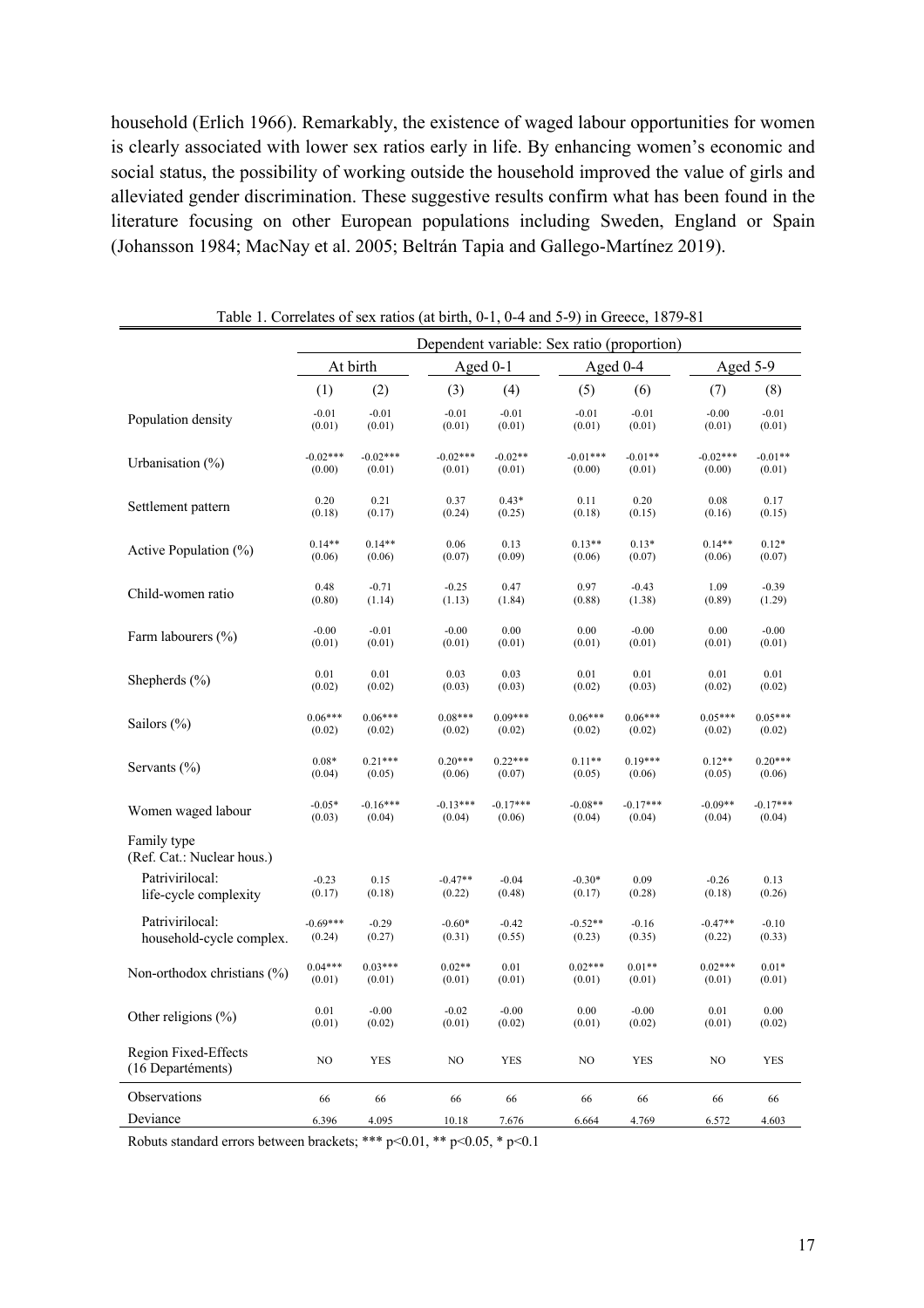Contrary to our expectations, nuclear households do not seem to be correlated with lower sex ratios. It is actually the opposite: regions where other family types are more prevalent, especially those in category 3 (Patrivirilocal - household-cycle complexity), are associated with lower sex ratios. These results become statistically insignificant when we control for regional fixed-effects. This might be due to the lack of variation in family types when regional dummies are included or to the presence of other variables that may be behind lower sex ratios (such as worse economic conditions) that are effectively controlled for when including the regional fixed-effects<sup>44</sup>. It is also possible that our proxies do not capture well the regional variation in Greek family types. It is nonetheless interesting to note that the prevalence of nuclear families should not disguise the strong economic links between the paternal household and those of his sons (Hionidou 2011, 232). Cooperation between kinship living in independent households was indeed an extended practice in most Greek regions (Papataxiarchis and Petmezas 1998, 224), so perhaps the different family types were not that different after all, at least in terms of their attitudes towards girls.

The effect of religion turns up to be statistically significant in our models. Relative to Orthodox, the importance of other Christian creeds is positively related with sex ratios, suggesting that girls' status was lower in those communities. This result is basically driven by the sizable number of Catholics in Syros and Tinos (12.4 and 31.6 per cent of the population respectively), so it could be affected for other unobserved characteristics of those areas. The estimated coefficient for "other religions" is however not different from zero. Given that this variable mixed up different religions (mostly Jews and Muslims), this may reflect the existence of countervailing effects (more on this later). The other variables included in the model do not seem to have a clear impact relationship with sex ratios. The fact that the variable reflecting land access inequality shows no significant result might be due to a landowning structure where large estates where almost absent. The fact that there is no visible effect of the child-women ratio is in itself interesting. Larger families are supposed to put more pressure on the existing resources and bad economic conditions tend to penalise boys due to the male disadvantage. Although sex ratios are therefore expected to be lower, that is not the case, suggesting that gender discrimination may have offset that effect.

Given that the 1881 Addendum to the Census that covered the northern provinces that had been recently annexed in Thessaly and Arta was carried out under difficult conditions that is likely to have affected its accuracy (Ministry of Interior, 1909, ιβ), we have repeated the exercise focusing only on the information provided in the 1879 Census for the remaining provinces. This analysis not only serves as a robustness test of the previous results, but it also allows incorporating the information on literacy that was provided only for those provinces. Given than education helps countervailing traditional norms, literacy rates, both as a measure of the overall educational level and the gender literacy gap, may have also influenced the prevailing attitudes towards girls.

<sup>44</sup> Islands and coastal areas seem to have enjoyed better standards of living, thus decreasing infant and child mortality (Hionidou 1997; Gavalas 2001). As explained in Section 2, sex ratios early in life should thus be relatively higher there due to the lesser death toll that boys suffered there during infancy and childhood. Recent evidence shows that infant mortality rates in the urban centre of Hermoupolis on the island of Syros were even higher than the national Greek average, so this argument should be considered cautiously (Raftakis 2019).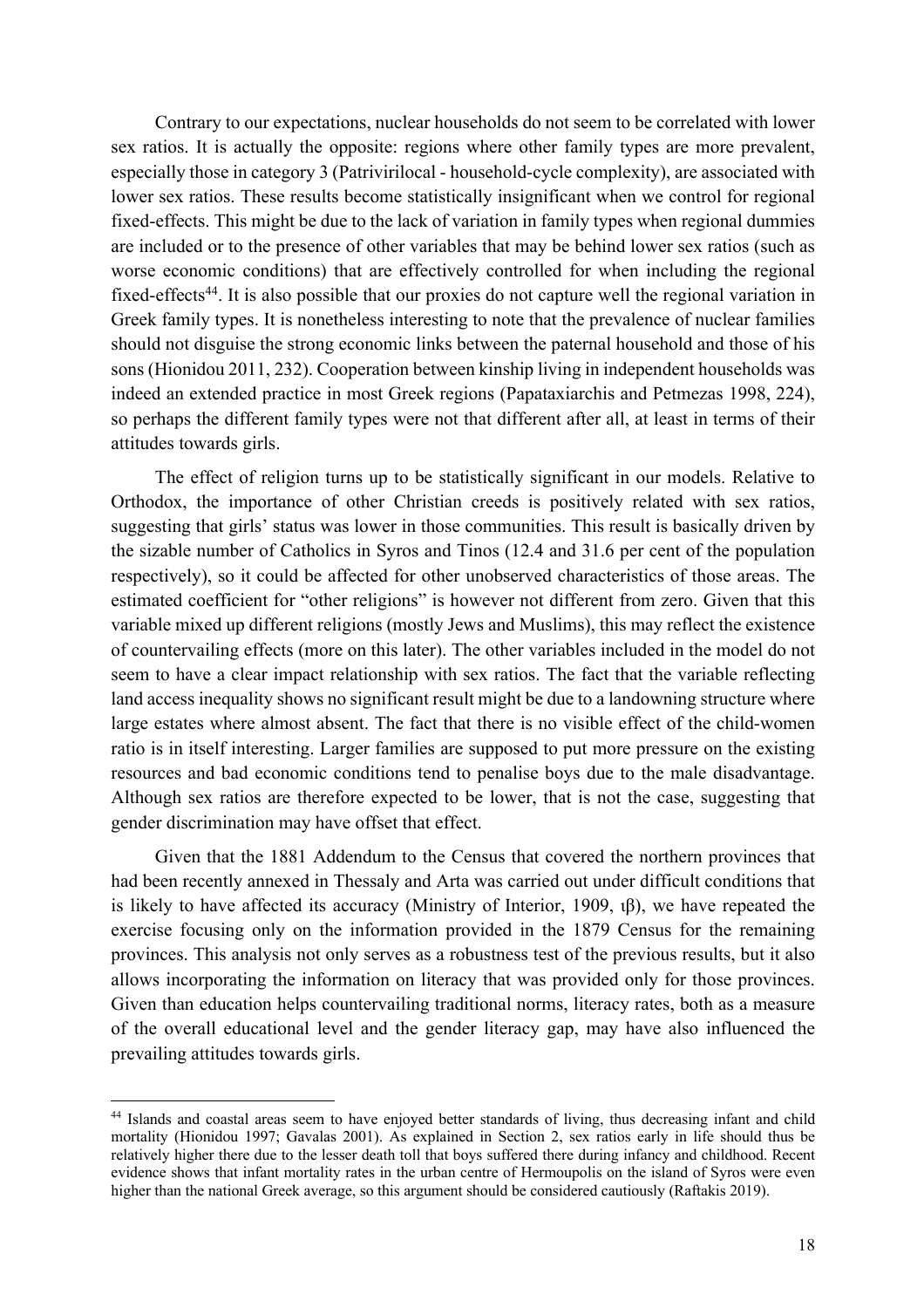This analysis confirms the results reported before (see table A3 in the Appendix). In addition, our data does not show any effect of literacy levels on child sex ratios, which suggest that attitudes towards girls where highly ingrained, at least during the period of study. Another difference from table 1 is that the importance of other religions is now clearly associated with lower sex ratios. Given that the Muslim population was especially important in the Northern provinces that have been excluded from this exercise, this effect is likely to reflect the influence of other religions. Lastly, as mentioned before, the link between the population structure, measured as the rate of the active population, is hardly statistically significant now, thus questioning the role of this dimension on sex ratios.

Nonetheless, it is interesting to note that, even after controlling for the effect of all these explanatory variables, other unobserved features were shaping the observed sex ratios (see table A4 in the Appendix). The estimated effect of the regional fixed-effects show that there was something else driving sex ratios up in the Cyclades islands, Arta, and the island of Zakynthos. When the analysis is carried out excluding the territories annexed in 1881 (Thessaly and Arta), it is the departments of Akarnania and Aitolia, Attika and Boiotia, Kephallenia, Cyclades, and Zakynthos the ones showing unexplained higher sex ratios. Further work is needed to identify which conditions were especially deleterious for girls' health in these regions.

Before concluding, we would like to have a closer look at the children born in the US whose parents were both Greek. The 1900 US Census reports 260 children aged 0-10 fulfilling those conditions with a sex ratio equalling 110.2 (141 boys and 128 girls). Although this is a small sample, regression analysis at the individual level shows that the probability of being male is significantly higher for those kids with a larger number of siblings (see table A5 in the Appendix). This result is robust to controlling for age, urban and farm status, the father's socioeconomic status and mother's age. It is also interesting to note that the probability of being male does not seem to decrease with age (as expected due to the female biological advantage). Gender discrimination therefore offset male excess mortality early in life, an effect that was especially acute in large families. Despite living in a totally different environment from their motherland, these results strongly suggest that those Greek families that migrated to the US did not leave their cultural values behind, especially their strong son preference and their attitudes towards girls.

## **6. Conclusion**

Son preference was a crucial feature of late-19<sup>th</sup>-century and early-20<sup>th</sup>-century Greek society. The analysis carried out here strongly suggests that, in a context of generalised poverty, gender discrimination resulted in excess female mortality during infancy and childhood. Sex ratios early in life remained extremely unbalanced at least between 1879 and 1921, showed remarkable regional patterns and, as discussed above, are not likely to be explained by female under-registration alone.

Identifying however which practices are behind these figures is challenging. It is likely that, at least circa 1880, female infanticide, mortal neglect and/or abandonment of infant girls contributed to the extremely high sex ratios at birth (118.7) and in the 0-1 age-group (110.3).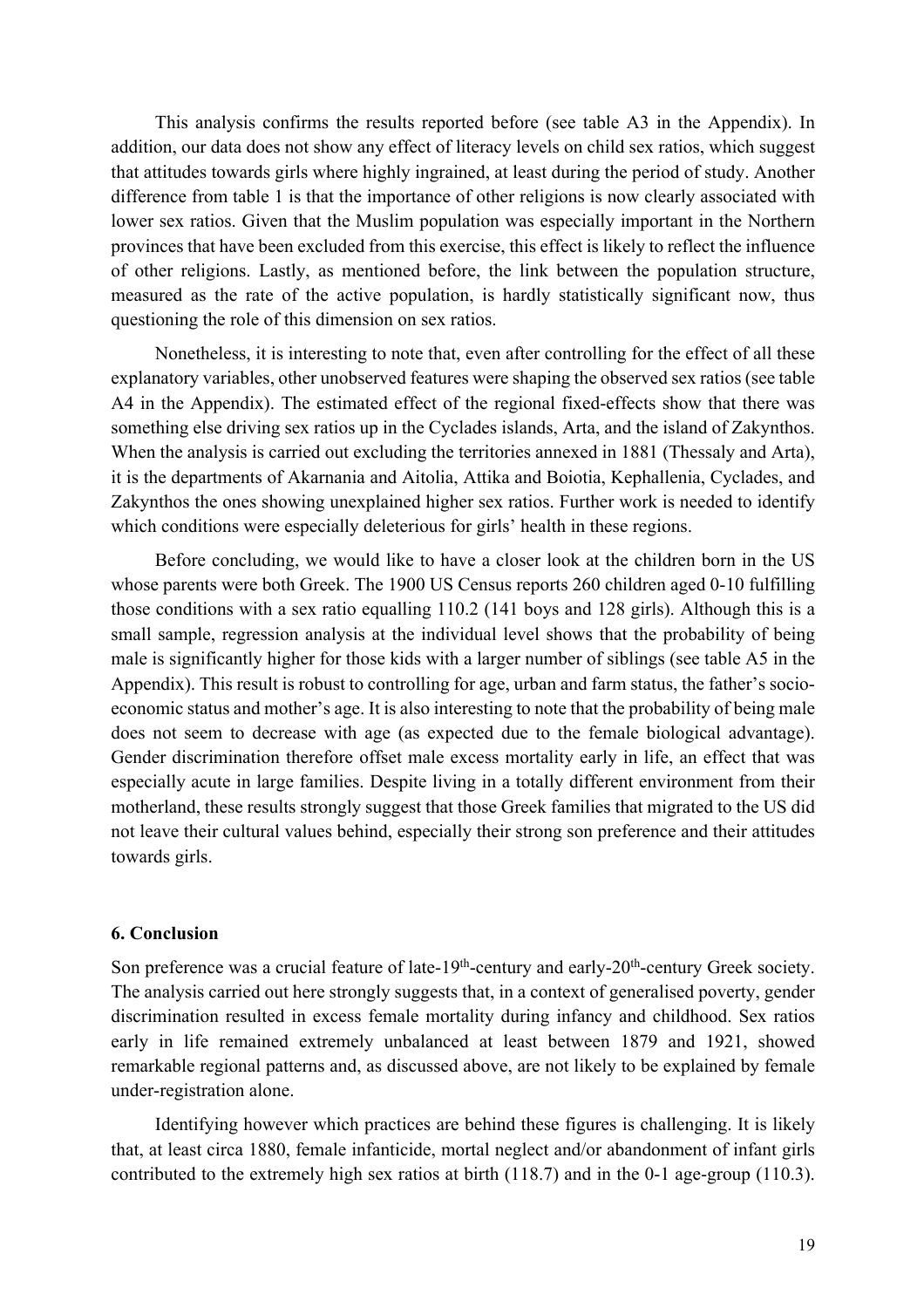Although the under-reporting of girls might be an issue here, especially of births, the sex ratio in the 1-2 age-group is still extremely high (107) and keeps growing steadily throughout childhood (over 110 in the 9-10 age-group)<sup>45</sup>. We argue that this arises from families prioritising boys in terms of the distribution of resources. In a society close to subsistence levels and high mortality rates, differences in the way that parents treated boys and girls in terms of food, child-care or workload is likely to have contributed to higher female mortality rates due to malnutrition and illness. As described in section 2, there is indeed considerable qualitative, mostly anthropological, evidence from twentieth-century Greece suggesting that families privileged sons in different ways. This was probably even more acute in large families, especially in those with several daughters.

Beyond the role of the kinship system and the dowry as an underlying force behind the attitudes towards women suggested by high sex ratios, the regional patterns found here point to the importance of other dimensions that lessened or aggravated gender discrimination in response to how the value of girls and women was perceived in different contexts. Economic conditions, marriage prospects and the availability of female labour opportunities, as well as cultural and religious factors, all contributed to shaping women's and girls' relative status in society. More research is clearly needed however to determine the distinct effect of family types, inheritance rules and dowry systems on sex ratios. This article is only a first step towards re-evaluating the importance of the lethal consequences of gender discriminatory practices in modern Greek society, an issue that has long been neglected despite all the hints that pointed in that direction.

#### **References**

- Anderson, S., and Ray, D. (2010), Missing women: age and disease, *Review of Economic Studies* 77: 1262-1300.
- Asdrahas, S. (1978). *Mechanismoi tes agrotikes oikonomias sten Tourkokratias (IE- IST aionas*, [Mechanisms of the peasant economy in the period of Turkish rule  $(15<sup>th</sup>-16<sup>th</sup>)$ centuries)], Athens: Themelio.
- Bafounis, G. (1984), Gamoi sten Ermoupole (1845-1853) [Marriages in Hermoupolis (1845- 1853), *Mnemon* 9: 211-243.
- Bhalotra, S., Chakravarty, A., and Gulesci, S. (2018), The price of gold: Dowry and death in India, *CEPR Discussion Paper 12712*.
- Bardis P. (1955), The changing family in modern Greece, *Sociology and Social Research*, 40: 19-23.
- Baten, J., and Murray, J.E. (2000), Heights of men and women in 19th-century Bavaria: Economic, nutritional and disease influences, *Explorations in Economic History* 37, 4: 351-369.
- Beltrán Tapia, F.J. and Gallego-Martínez, D. (2017), Where are the missing girls? Gender discrimination in 19th-century Spain, *Explorations in Economic History* 66: 117-126.

<sup>&</sup>lt;sup>45</sup> Moreover, the decline in sex ratios from birth to the 1-2 age-group can also be explained by the biological survival male disadvantage that makes boys more vulnerable during this crucial stage (especially in a highmortality environment).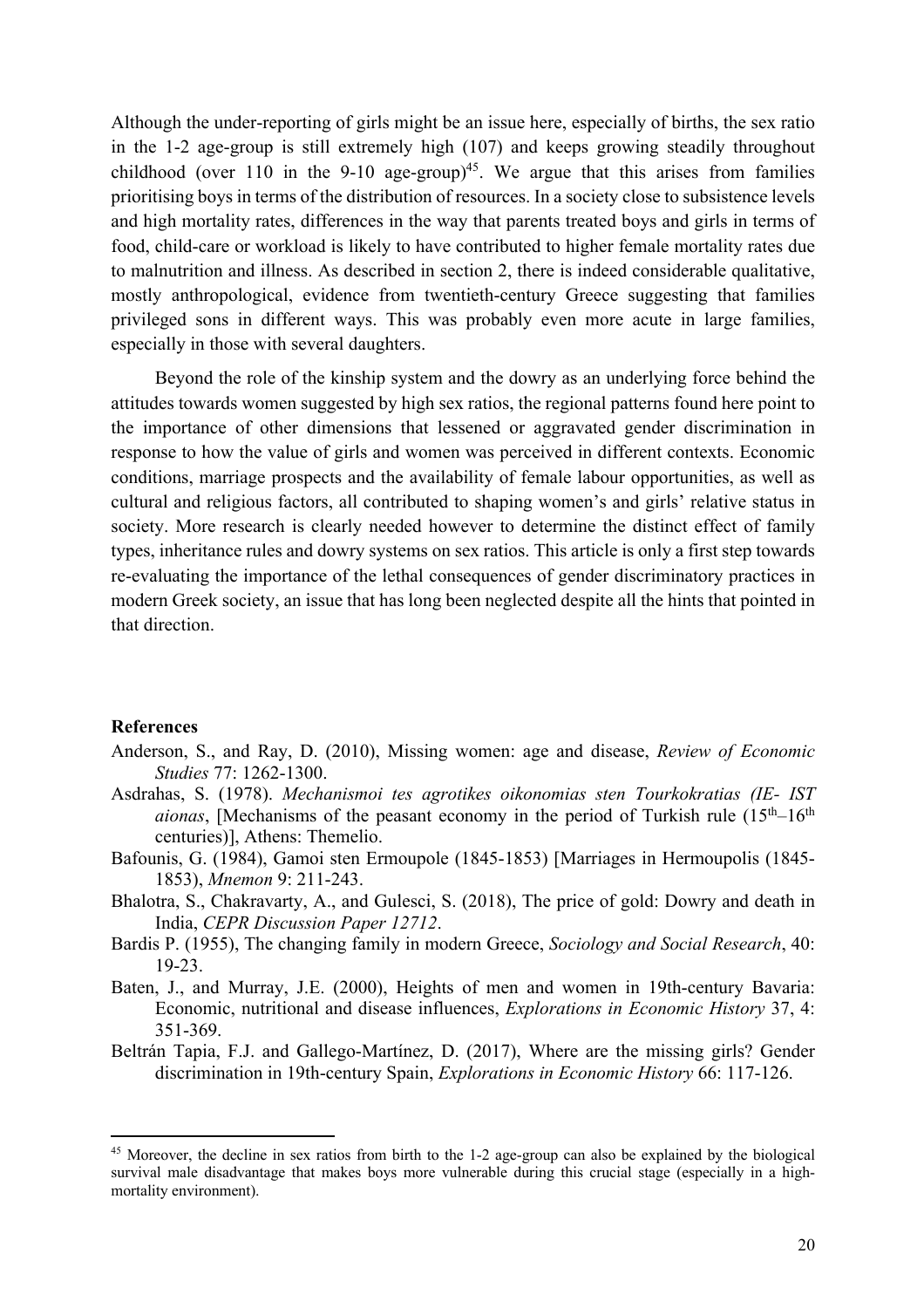- Beltrán Tapia, F J. and Gallego-Martínez, D. (2018), What explains the missing girls in 19thcentury Spain?, *Economic History Review* (early view).
- Beltrán Tapia, F. J. (2019), Sex ratios and missing girls in late-19th-century Europe, *EHES Working Paper* 160.
- Beneito, P. and García-Gómez, J.J. (2019), Gender gaps in wages and mortality rates during industrialization: The case of Alcoy, Spain, 1860-1914, *University of Valencia Discussion Papers in Economic Behaviour* 01/19.
- Blum, R. and Blum, E. (1965), *Health and healing in rural Greece* (Stanford, CA: Stanford University Press).
- Caftantzoglou, R. (1994), The household formation pattern of a Vlach mountain community of Greece: Syrrako 1898-1929, *Journal of Family History* 19 (1): 79-98.
- Caftantzoglou R. (1997). *Syggeneia kai organose tou oikiakou chorou. Syrrako, 1898-1930* [Kinship and organisation of the household space. Syrrako, 1898-1930], Athens: National Centre for Social Research.
- Campbell, J.K. (1964), *Honour, Family and Patronage: A study of institutions and the moral values in a Greek mountain community* (Oxford: University of Oxford).
- Cassia P., & Bada C. (2002), The Making of the modern Greek family: Marriage 7 exchange in 19th century Athens, Cambridge: Cambridge Studies in Social & Cultural Anthropology, CUP.
- Couroucli, M. (1987), Dot et société en Grèce Moderne, in G. Ravis-Giordani (ed.), *Femmes et patrimonie dans les sociétiés rurales de l'Europe Méditerranée* (Paris: Editions du Centre National du Recherche Scientifique): 327-348.
- Cuberes, D., and Teignier, M. (2014), Gender inequality and economic development: A critical review, *Journal of International Development* 26 (2): 260-276.
- Das Gupta, M., Zhenghua, J., Bohua, L., Zhenming, X., Chung, W., and Hwa-Ok, B., Why is son preference so persistent in East and South Asia? A cross-country study of China, India and the Republic of Korea, *Journal of Development Studies*, 40, 2 (2003), pp. 153– 87.
- De Moor, T., and Van Zanden, J. L. (2009), Girl power: The European marriage pattern and labour markets in the North Sea region in the late medieval and early modern period, *The Economic History Review*, 63: 1–33.
- Derosas, R., and Tsuya, N.O. (2010), Child control as a reproductive strategy, in Tsuya, N.O., et al. (eds.), *Prudence and Pressure: Reproduction and Human Agency in Europe and Asia, 1700–1900* (Cambridge University Press, Cambridge): 129–155.
- Dilli,S., Rijpma, A., and Carmichael, S. (2015), Achieving gender equality: Development versus historical legacies, *CESifo Economic Studies* 61: 301-334.
- Dimen, M. (1986), Servants and sentries. Women, power, and social reproduction in Kriovrisi, in J. Dubisch (ed.), *Gender & power in Rural Greece* (Princeton, New Jersey: Princeton University Press): 53-67.
- Du Boulay, J. (1974), *Portrait of a Greek mountain village* (Oxford: Clarendon Press).
- Du Boulay, J. (1983), Women: Sacred or Profane, *Journal of Modern Greek Studies* 1 (1): 185- 202.
- Erlich, V. (1966), *Family in transition. A study of 300 Yugoslav villages* (Princeton: PUP).
- Evans, A. (2019), How cities erode gender inequality: A new theory and evidence from Cambodia, *Gender & Society*.
- Ferriman, Z.D. (1910), *Home life in Hellas. Greece and the Greeks* (London: Mills & Boon).
- Franghiadis, A. (1998), Dowry, capital accumulation and social reproduction in  $19<sup>th</sup>$  century Greek agriculture, *Mélanges de l'Ecole française de Rome. Italie et Méditerranée*, 110 (1): 187-192.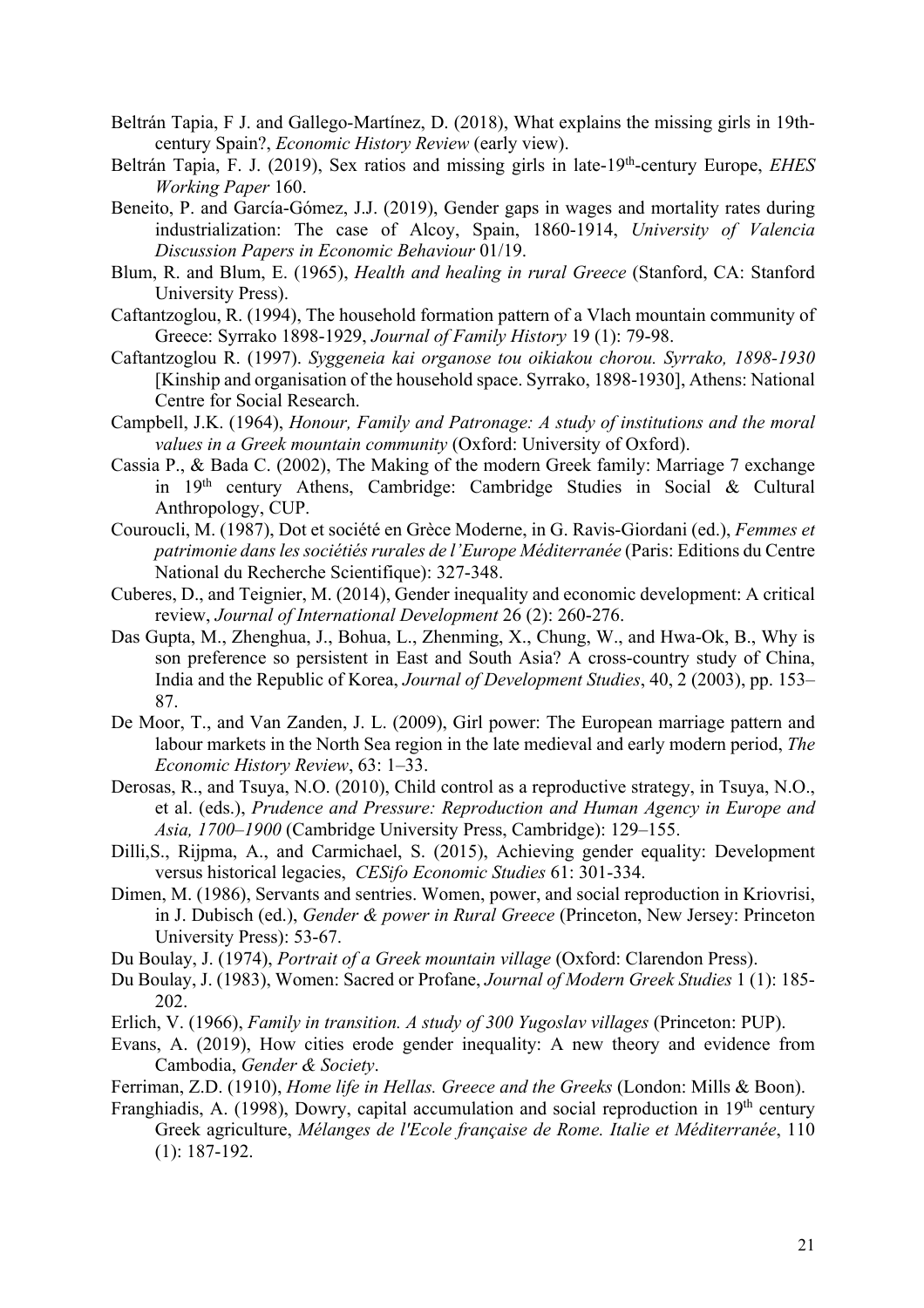- Friedl, E. (1959), Dowry and inheritance in modern Greece, *Transactions of the New York Academy of Sciences*, 22: 49–54.
- Friedl, E. (1959), The role of kinship in the transmission of national culture to rural villages in mainland Greece, *American Anthropologist* 61 (1): 30-38.
- Friedl, E. (1964), *Vasilika. A village in modern Greece* (Holt, Rinehart and Winston: New York).
- Friedl, E. (1967), The position of women. Appearance and reality, *Anthropological Quarter* 40 (3): 97-108.
- Gallant, T.W. (1991), Agency, structure, and explanation in social history: The case of the foundling home on Kephallenia, Greece, during the 1830s, *Social Science History* 15 (4): 479-508.
- Gavalas, V. S. (2001), Demographic reconstruction of a Greek island community: Naoussa and Kostos, on Paros, 1894–1998 (Unpublished Ph.D. thesis). London School of Economics and Political Science, London.
- Gavalas, V. S. (2005), Family formation and dissolution in an Aegean island, *Journal of Biosocial Science* 37 (3): 351-370.
- Gavalas, V. S. (2008), Marriage patterns in Greece during the twentieth century, *Continuity and Change* 23 (3): 509-529.
- Gruber, S., and Szołtysek, M. (2016), The patriarchy index: A comparative study of power relations across historical Europe, *The History of the Family* 21, 2: 133–174.
- Hanlon, G. (2016), Routing infanticide in the West, 1500-1800, *History Compass* 14, 11: 535- 548.
- Harris, B., Gender, health and welfare in England and Wages since industrialization, *Research in Economic History* 26: 157-204.
- Hionidou, V. (1993), The demography of a Greek island, Mykonos 1859–1959. A family reconstitution study (Unpublished Ph.D. thesis). University of Liverpool.
- Hionidou, V. (1995), Nuptiality patterns and household structure on the Greek island of Mykonos, 1849-1959, *Journal of Family History*, 20 (2): 67-102.
- Hionidou, V. (1997), Infant mortality in Greece, 1859-1959: Problems and research perspectives, in C. A. Corsini and P. P. Viazzo (eds.), *The decline of infant and child mortality. The European experience: 1750-1990* (The Hague: Martinus Nijhoff Publishers): 155-172.
- Hionidou, V. (1998), The adoption of fertility control on Mykonos, 1879-1959: Stopping, spacing or both?, *Population Studies* 52 (1): 67-83.
- Hionidou, B. (1999), Nineteenth-century urban Greek households: The case of Hermoupolis, 1861-1879, *Continuity and Change* 14 (3): 403-427.
- Hionidou, V. (2002), 'They used to go and come'. A century of circular migration from a Greek Island, Mykonos 1850 to 1950, *Annales de Demographie Historique* 103 (2): 51-77.
- Hionidou, V. (2005), Domestic service on three Greek islands in the later  $19<sup>th</sup>$  and early  $10<sup>th</sup>$ centuries, *The History of the Family* 10 (4): 473-489.
- Hionidou, V. (2011), Independence and inter-dependence: Household formation patterns in eighteenth century Kythera, Greece, *The History of the Family* 16: 217-234.
- Hionidou, V. (2016), From modernity to tradition: Households on Kythera in the early nineteenth century, in Sovic et al. (eds.), *The history of families and households: Comparative European dimensions* (Brill: Leiden): 47-68.
- Horrell, S., and Oxley, D. (2016), Gender bias in 19th century England: Evidence from factory children, *Economics & Human Biology* 133: 47-64.
- Hrdy, S.B. (1999), *Mother nature: A history of mothers, infants and natural selection* (New York: Pantheon Books).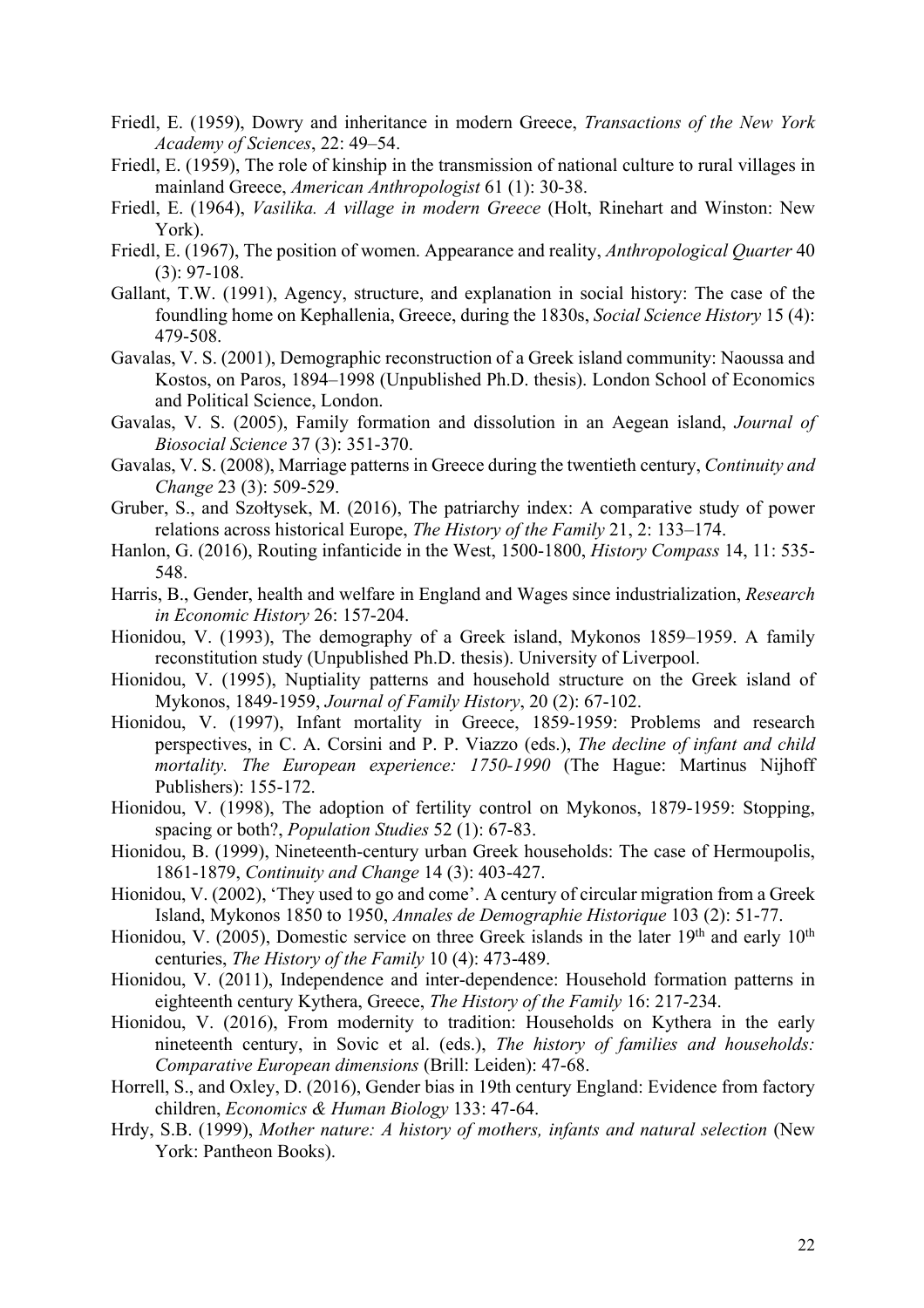- Johansson, S.R. (1984), Deferred infanticide: excess female mortality during childhood, in Hausfater, G., Blaffer, S. (eds.), *Infanticide: Comparative and Evolutionary Perspectives*  (Aldine, New York): 463–485.
- Kasdagli, A.E. (2004), Family and inheritance in the Cyclades, 1500-1800: Present knowledge and unanswered questions, *The History of the Family* 9 (3): 257-274.
- Kasdagli, A.E. (2005), Dowry and inheritance, gender and empowerment in the 'Notarial societies' of the Early Modern Greek World, in G. Jacobsen, H. Vogt, I. Dübeck, & H. Wunder (Eds.), Less Favored–More Favored: Proceedings from a Conference on Gender in European Legal History,  $12<sup>th</sup>$ -19<sup>th</sup> centuries. Copenhagen: The Royal Library.
- Kaser, K. (2009). The stem family in Eastern Europe: Cross-cultural and trans-temporal perspectives. In A. Fauve-Chamoux and E. Ochiai (Eds.), *The Stem Family in Eurasian perspective. Revisiting House Societies, 17<sup>th</sup>-20<sup>th</sup> centuries (253-272). Bern: Peter Lang.*
- Kitroeff, A. (2000), Yperatlantike Metanastefse [Transatlantic migration], in C. Catziiossif (Ed.), *Istoria tes Elladas tou 20ou aiona. 1900-1922. Oi aparches* [ History of Greece in the  $20<sup>th</sup>$  century. 1900-1922. The beginning]. A, 1. (Athens: Vilviorama): 123-171.
- Komis K. (1999), *Demographikes opseis tes Prevezas 16os -180s aionas* [Demographic dimensions of Preveza  $16<sup>th</sup> - 18<sup>th</sup>$  century]. Ioannina: University of Ioannina.
- Komis, K. (2004), Demographic aspects of the Greek household: The case of Preveza (18<sup>th</sup>) century), *The History of the Family* 9 (3): 287-298.
- Lambiri–Dimaki, J. (1972), Dowry in Modern Greece: An Institution at the Crossroads Between Persistence and Decline in C. Safilios–Rothschild (Ed.), *Towards a sociology of women* (Massachusetts, MA: Xerox College): 73–83.
- Lynch, K.A. (2011), Why weren't (many) European women "missing"?, *History of the Family* 16: 250-266.
- McNay, K., Humphries, J., and Klasen, S. (2005), Excess female mortality in Nineteenthcentury England and Wales, *Social Science History* 29, 4: 649-681.
- Michaleas, S.N. and Sergentanis T.N. (2019), Dowries in Greece: dowry contracts in Ioannina during the early twentieth century, *The History of the Family*,  $xx(xx)$ ,  $xx-xx$ .
- Ministry of Interior. Statistics of Greece. (1862a) (1866a-1889a) *Kinisis toy plethysmoy kata to etos (1860), (1864-1883), (1885)* [*Population movement during the year (1860), (1864- 1883), (1885)*]. Athens: National Printing Press.
- Ministry of Interior (1881), *Plethysmos 1879* [*Population 1879*], Athens: National Printing Press.
- Ministry of Interior (1884), *Pinakes eparchion Epeirou kai Thessalias kata ten apographe tou 1881* [Tables of provinces of Epirus and Thessaly in the 1881 census]. Athens: National Printing Press
- Ministry of Interior (1888), *Kinisis toy plethysmoy kata to etos (1884),* [*Population movement during the year (1884)*]. Athens: National Printing Press.
- Ministry of Interior (1909). *Statistika apotelesmata tes genikes apographes tou plethysmou kata ten 27 Oktovriou 1907*. [Statistical results of the general population census in 27<sup>th</sup> October 1907] Athens: National Printing Press.
- Mitchell, B.R. (2013), *International Historical Statistics, 1750-2010* (Pagrave Macmillan: Basingstoke, Hampshire).
- Panagiotopoulos, V. (1987), *Plethysmos kai oikismoi tes Peloponnesou, 13os -18os aionas* [Population and settlements of Peloponnese,  $13<sup>th</sup>$ - 18<sup>th</sup> century]. Athens: Istoriko Archeio Emporikes trapezas.
- Papadiamantis, A. (1983 [1903]), *The Murderess* (New York: New York Review Books).
- Papathanassiou, M. (2004), Aspects of childhood in rural Greece: Children in a mountain village (ca. 1900-1940), *The History of the Family* 9 (3): 325-345.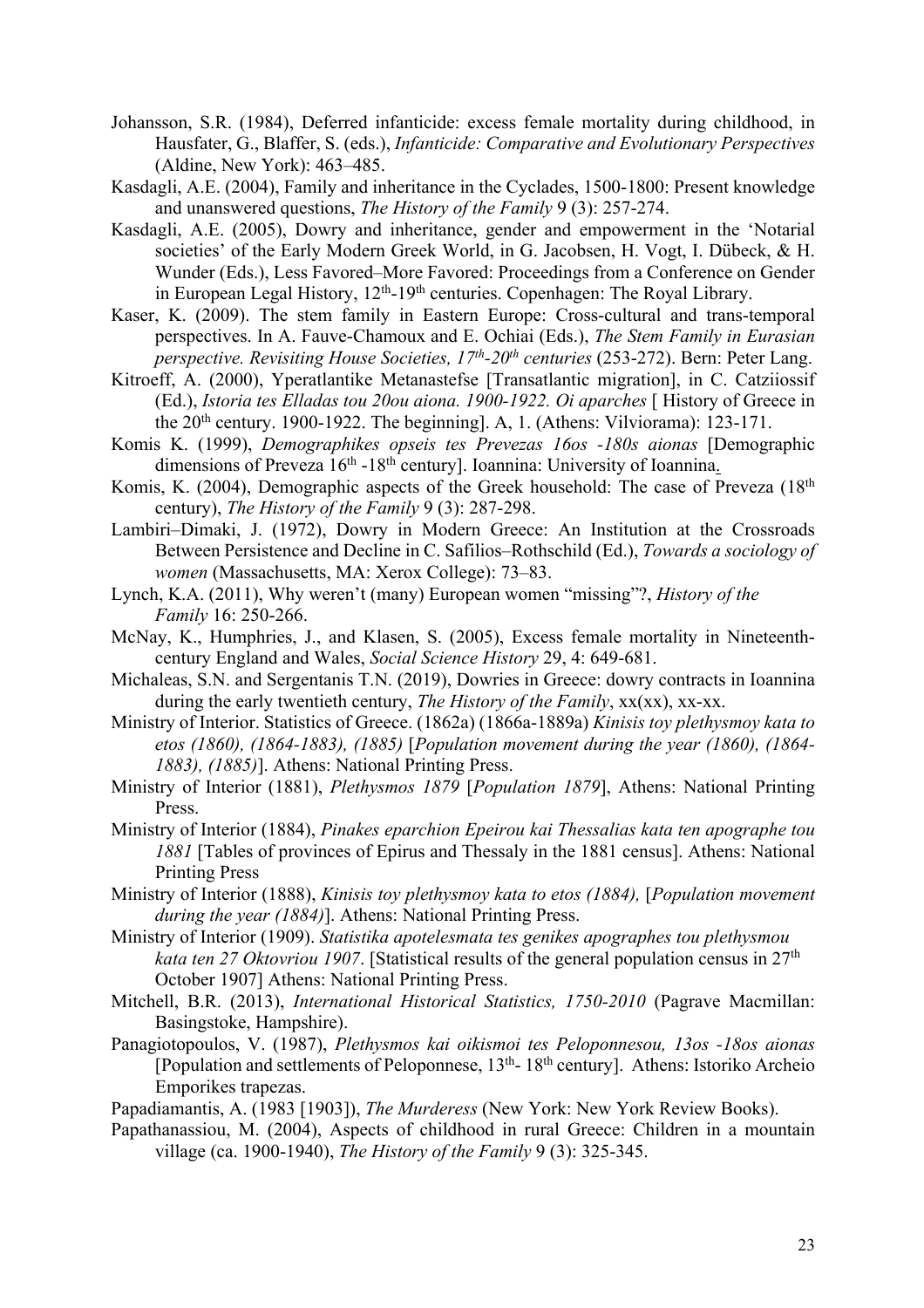- Petmezas S., and Papataxiarchis E. (1998), The devolution of property and kinship practices in late-and post-Ottoman ethnic Greek societies. Some demo-economic factors of 19th and 20th century transformations, *Mélanges de l'Ecole française de Rome. Italie et Méditerranée* 110 (1): 217-241.
- Pinnelli, A., and Mancini, P. (1997), Gender mortality differences from birth to puberty in Italy 1887-1940, in C.A. Corsini and P.P. Viazzo (eds.), The decline of infant and child mortality. The European experience: 1750-1990 (The Hague: Martinus Nijhoff Publishers): 73-93.
- Psychogios D. (1987), *Proikes, foroi, stafida kai psomi: Oikonomia kai oikogeneia sten agrotike Ellada tou 19ou aiona* [Dowriees, taxes, currants and bread: Economy and family in rural Greece during the 19<sup>th</sup> century]. Athens: National Centre for Social Research.
- Qian, N. (2008), Missing women and the price of tea in China: The effect of sex-specific earnings on sex imbalance, Quarterly Journal of Economics 123: 1251-1285.
- Raftakis, M. (2019). *Mortality change in Hermoupolis, Greece* (1859–1940). (Unpublished PhD thesis). Newcastle University.
- Riginos, M. (1995), *Morfes paidikes ergasias ste viomichania kai te viotechnia*, *1870-1940* [Types of child labour in industry and artisanship, 1870-1940], Athens: Istoriko Archeio Ellenikes Neolaias [Historical Archive of Greek Youth], 27.
- Ruggles, S., Flood, S., Goeken, R., Grover, J., Meyer, E., Pacas, J. and Sobek, M. (2019), *IPUM USA: Version 9.0* [dataset]. Minneapolis, MN: IPUMS.
- Sanders, I. T. (1962), *Rainbow in the rock. The people of Rural Greece* (Cambridge, MA: Harvard University Press).
- Sant Cassia, P., and Bada, C. (1992), *The making of the modern Greek family. Marriage and exchange in nineteenth-century Athens* (Cambridge: Cambridge University Press).
- Siampos, G.S. & Valaoras V.G. (1969) "Long term fertility trends in Greece", *International Population Conference,* Vol. 1. London: IUSSP. 598-610.
- Siampos, G.S. (1973) *Dimografiki ekseliksis tis neoteras Ellados (1821-1985)* [*Demographic evolution of modern Greece 1821-1985*]. Athens: S. Tzanettis Press.
- Stefanos, C. (1884), Grèce, Géographie médicale, in A. Dechambre (ed.), *Dictionnaire Encyclopédique des Sciences Médicales, vol. 2, series 4* (Paris: Masson and Asselin et Gie).
- Stott, M.A. (1973), Economic transition and the family in Mykonos, *Greek Review of Social Research* 17: 122-133.
- Tabutin, D. (1978), La surmortalité féminine en Europe avant 1940, *Population* 33 (1): 121- 147.
- Thanailaki, P. (2018), *Gender inequalities in rural European communities during 19th and early 20th century. A historical perspective* (Springer).
- Tomara-Sideri, M. and Sideris, N. (1986), *Sygkrotese kai diadoche ton geneon sten Ellada ton 19o aiona: e demographike tyche tes neotetas* [Formation and succession of generation in 19th century Greece: the demographic condition of youth]. Athens: Istoriko Archeio Ellenikes Neolaias [Historical Archive of Greek Youth].
- United Nations (1955), Manual II. Methods of appraisal of quality of basic data for population estimates (United Nations, New York).
- United Nations (1967), Manual IV. Methods of estimating basic demographic measures from incomplete data (United Nations, New York).
- Valaoras, V. G. (1960). A reconstruction of the demographic history of modern Greece. *The Milbank Memorial Fund Quarterly*, 38: 115–139.
- Valmas P. (1936), Oikogeneia [Family]*, Nea Estia*, 19.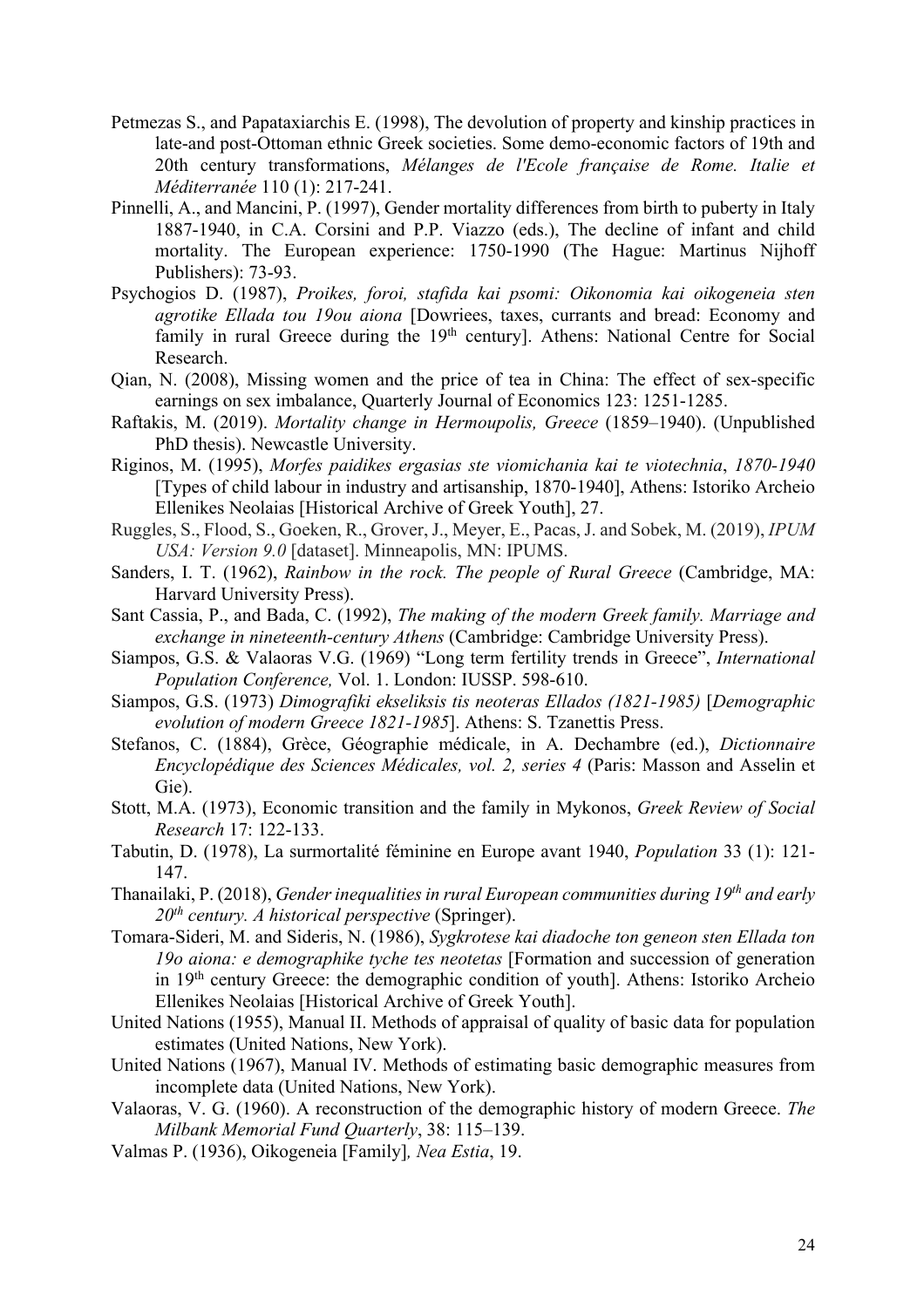- Van Zanden et al. 2019, *Capital women. The European marriage pattern, female empowerment, and economic development in Western Europe, 1300-1800* (Oxford: OUP).
- Vernier, B. (1984), Putting kin and kinship to good use: The circulation of goods, labour, and names on Karpathos (Greece), in H. Medick and D. W. Sabean (eds.), *Interest and emotion. Essays on the study of family and kinship* (Cambridge: Cambridge University Press): 28-76.
- Wilson, K. and Hardy, I.C.W. (2002), Statistical analysis of sex ratios: An introduction, in I.C.W. Hardy (ed.), *Sex ratios: Concepts and research methods* (Cambridge): 48-92.
- World Bank (2011), *Gender equality and development. World Development Report 2012* (Washington, DC: The World Bank).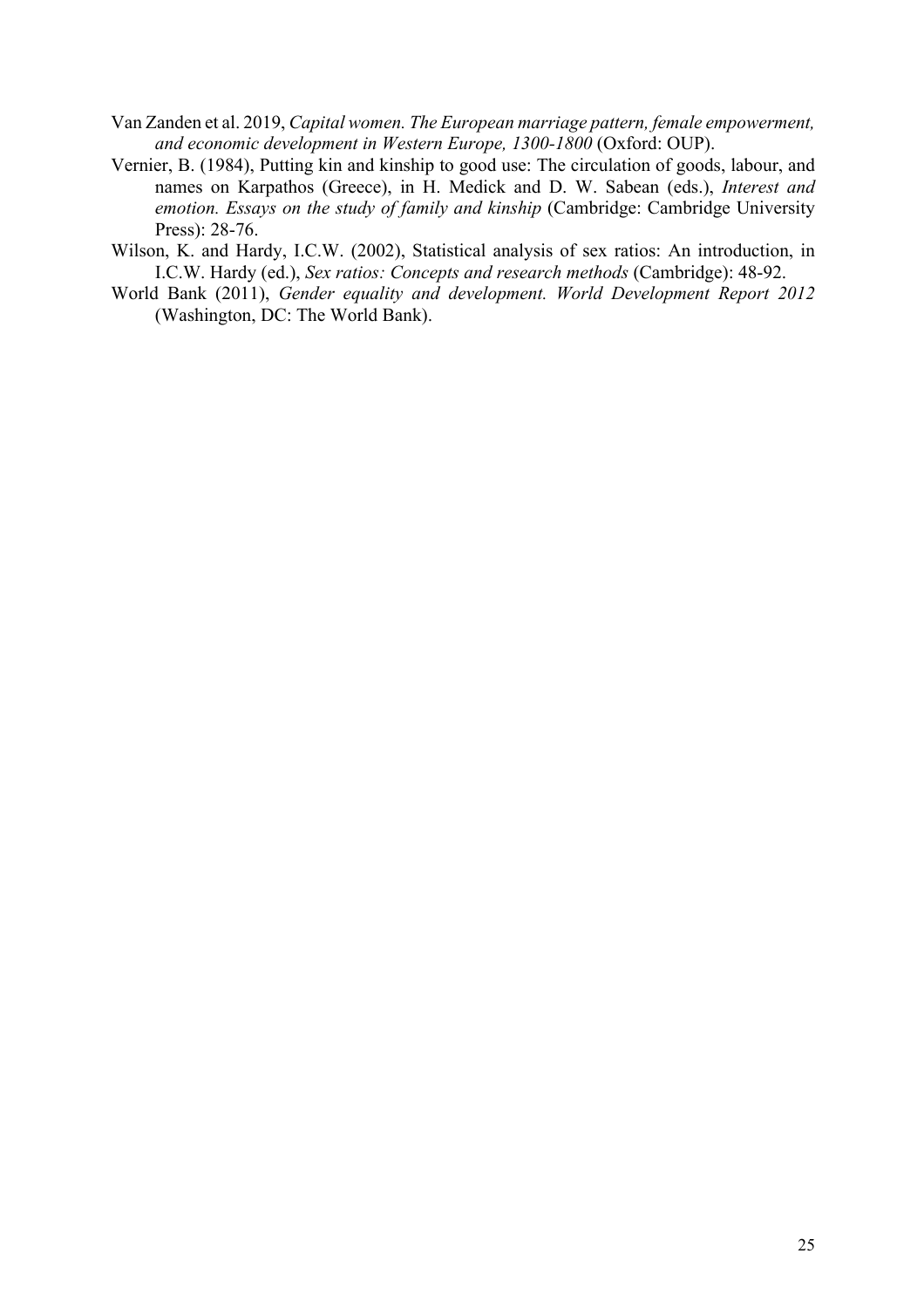### **APPENDIX**

|                         |                     |             |       |           |              | One-tailed test |
|-------------------------|---------------------|-------------|-------|-----------|--------------|-----------------|
|                         | Population aged 0-4 |             | Child | (p-value) |              |                 |
| Province                | Total               | <b>Boys</b> | Girls | Sex Ratio | $CSR=101$    | $CSR=102$       |
| Agia                    | 1606                | 901         | 705   | 127.8     | $0.0000$ *** | $0.0000$ ***    |
| Aigialia                | 2305                | 1240        | 1065  | 116.4     | $0.0003***$  | $0.0008***$     |
| Almyros                 | 1083                | 571         | 512   | 111.5     | $0.0550*$    | $0.0754*$       |
| Argos                   | 3167                | 1675        | 1492  | 112.3     | $0.0016***$  | $0.0037***$     |
| Domokos and Farsala     | 2552                | 1392        | 1160  | 120.0     | $0.0000$ *** | $0.0000***$     |
| Epidavros Limira        | 3070                | 1622        | 1448  | 112.0     | $0.0022***$  | $0.0050***$     |
| Phthiotis               | 6794                | 3582        | 3212  | 111.5     | $0.0000***$  | $0.0001***$     |
| Gortinia                | 5809                | 3130        | 2679  | 116.8     | $0.0000***$  | $0.0000***$     |
| Kalabaka                | 2751                | 1448        | 1303  | 111.1     | $0.0065***$  | $0.0130**$      |
| Kea                     | 1073                | 574         | 499   | 115.0     | $0.0180**$   | $0.0265**$      |
| Larisa                  | 4894                | 2653        | 2241  | 118.4     | $0.0000$ *** | $0.0000***$     |
| Levadia                 | 2572                | 1392        | 1180  | 118.0     | $0.0000$ *** | $0.0001***$     |
| Mantinia                | 6429                | 3390        | 3039  | 111.6     | $0.0000$ *** | $0.0002***$     |
| Paxi                    | 412                 | 221         | 191   | 115.7     | $0.0921*$    | 0.1097          |
| Pilia                   | 3559                | 1876        | 1683  | 111.5     | $0.0017***$  | $0.0043***$     |
| Skopelos                | 925                 | 491         | 434   | 113.1     | $0.0455**$   | $0.0617*$       |
| Tyrnavos                | 1834                | 1001        | 833   | 120.2     | $0.0001***$  | $0.0003***$     |
| Trifylia                | 4664                | 2469        | 2195  | 112.5     | $0.0001***$  | $0.0004***$     |
| Tzoumerka               | 2150                | 1144        | 1006  | 113.7     | $0.0032***$  | $0.0063***$     |
| Valtos                  | 1828                | 963         | 865   | 111.3     | $0.0199**$   | $0.0325**$      |
| <b>Ydra and Troezen</b> | 2017                | 1077        | 940   | 114.6     | $0.0025***$  | $0.0049***$     |

Table A1. Probability that the observed child sex ratios are obtained by chance. Provinces with child sex ratios above 110.

Note: The last two columns report the probability of obtaining the observed sex ratio assuming that the expected child sex ratio is either 101 or 102. The reasons why the hypothetical gender-neutral sex ratios should be around 101 (or 102 is we take a more conservative figure) are given in the text. These results are computed employing a binomial distribution where the sample proportion is defined by:  $E[x]=p$ ;  $\sigma 2 = [p(1-p)]/n$ . \*\*\*, \*\*, indicates that the observed child sex ratios are very unlikely to have been observed by chance (according to conventional significance levels: 1, 5 and 100 per cent levels respectively).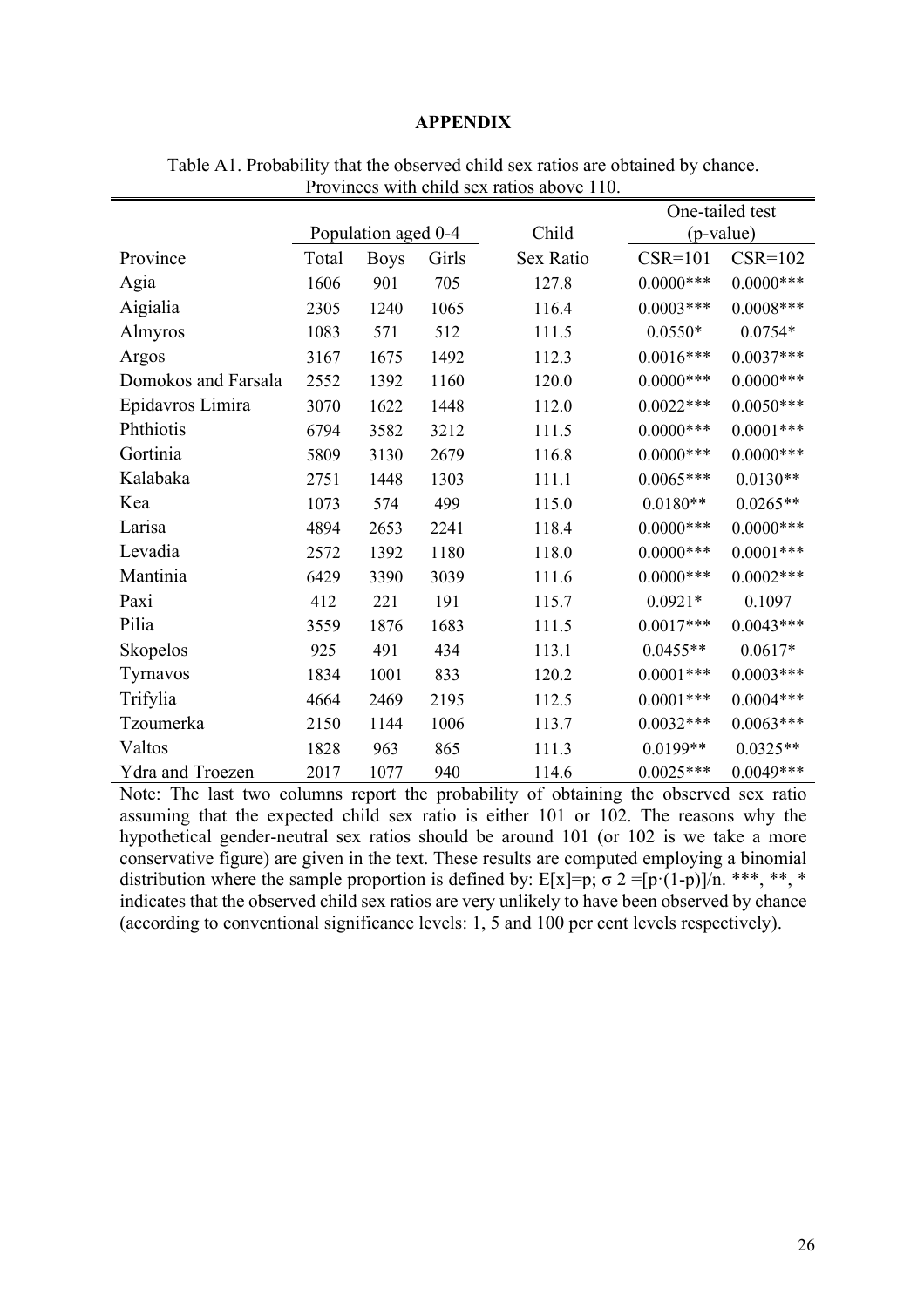| Table $Az$ . Building y statistics. Greek provinces, 10/7-1001 | Obs | Mea            | St.   | Min              |                  |
|----------------------------------------------------------------|-----|----------------|-------|------------------|------------------|
|                                                                |     | $\mathbf n$    | Dev.  |                  | Max.             |
| Dependent variables:                                           |     |                |       |                  |                  |
|                                                                |     | 121.           |       |                  | 196.             |
| Sex ratio at birth                                             | 66  | $\theta$       | 17.6  | 98.0             | 5                |
|                                                                |     | 110.           |       |                  | 200.             |
| Infant sex ratio $(0-1)$                                       | 66  | $\theta$       | 21.7  | 63.0             | $\theta$         |
|                                                                |     | 108.           |       |                  | 127.             |
| Child sex ratio $(0-4)$                                        | 66  | $\overline{2}$ | 5.8   | 97.0             | 8                |
|                                                                | 66  | 109.           | 7.2   | 91.1             | 129.             |
| Child sex ratio (0-9)                                          |     | 5              |       |                  | $\boldsymbol{0}$ |
|                                                                |     |                |       |                  |                  |
| Explanatory variables:                                         |     |                |       |                  | 187.             |
| Population density                                             | 66  | 39.6           | 32.75 | 9.9              | $\overline{4}$   |
| Settlement pattern                                             | 66  | 0.9            | 0.9   | 0.2              | 6.4              |
| Urbanisation                                                   | 66  | 9.8            | 20.3  | $\theta$         | 77.7             |
| Fam. type 1: Nuclear household                                 | 66  | 0.65           | 0.48  | $\theta$         | 1                |
| Fam. type 2: Patrivirilocal: life-cycle complexity             | 66  | 0.11           | 0.31  | $\boldsymbol{0}$ | 1                |
| Fam. type 3: Patrivirilocal: household-cycle                   |     |                |       |                  |                  |
| complex.                                                       | 66  | 0.24           | 0.43  | $\theta$         | 1                |
| Inequality                                                     | 66  | 18.4           | 14.4  | 0.8              | 59.7             |
| Active Population (%)                                          | 66  | 61.4           | 2.5   | 56.0             | 70.2             |
| Child-women ratio                                              | 66  | 1.27           | 0.15  | 0.84             | 1.6              |
| Shepherds $(\% )$                                              | 66  | 4.7            | 3.8   | 0.03             | 18.8             |
| Sailors (%)                                                    | 66  | 2.0            | 3.8   | $\theta$         | 18.2             |
| Servants $(\% )$                                               | 66  | 3.7            | 2.6   | 0.6              | 14.8             |
| Women waged labour (%)                                         | 66  | 3.5            | 3.6   | 0.3              | 21.5             |
| Non-orthodox Christians                                        | 66  | 0.8            | 4.2   | $\theta$         | 31.6             |
| Other religions                                                | 66  | 1.8            | 6.1   | $\mathbf{0}$     | 30.1             |

| Table A2. Summary statistics. Greek provinces, 1879-1881 |  |  |  |  |  |  |  |  |  |
|----------------------------------------------------------|--|--|--|--|--|--|--|--|--|
|----------------------------------------------------------|--|--|--|--|--|--|--|--|--|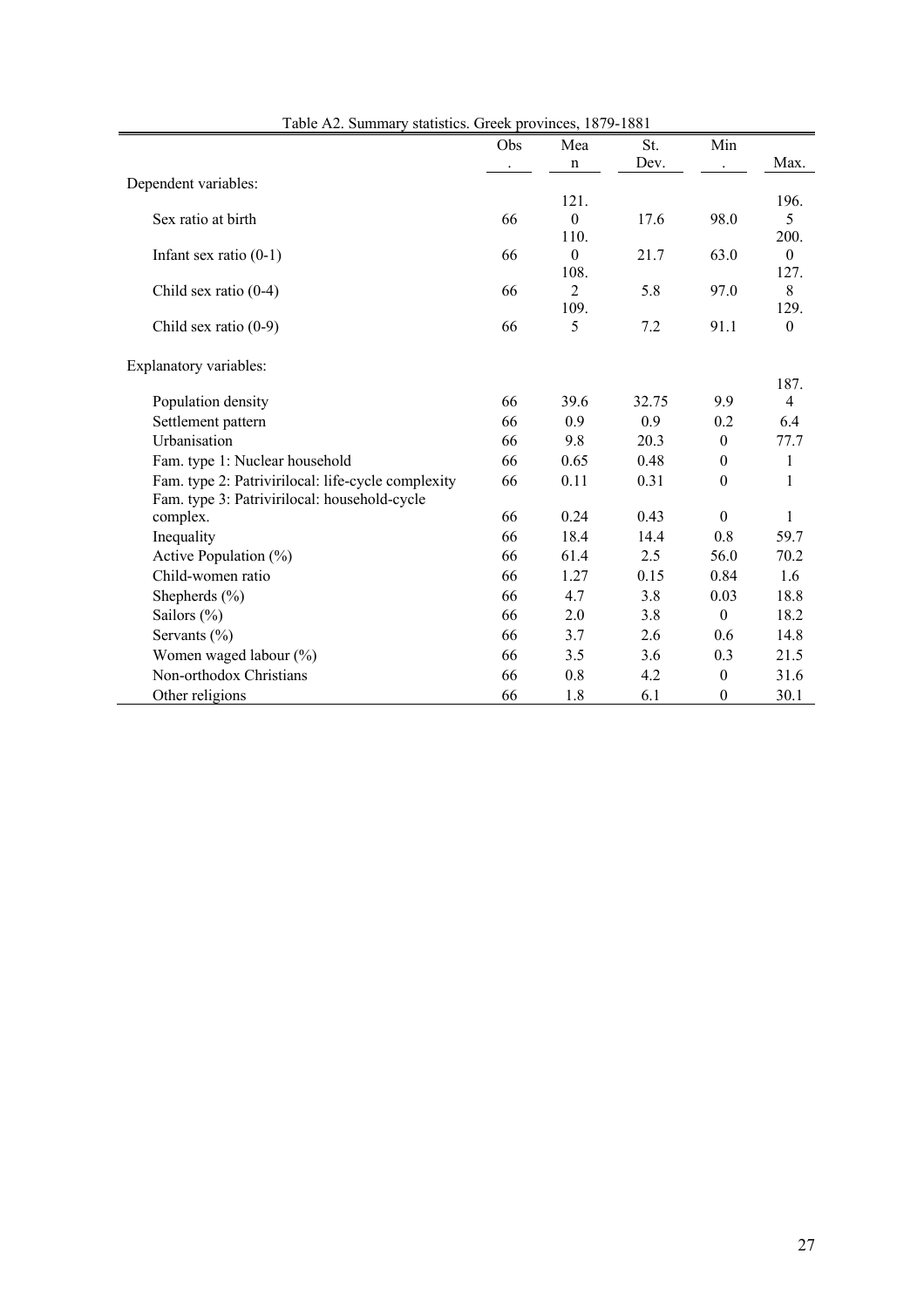|                                           | Dependent variable: Sex ratio (proportion) |            |             |            |            |            |            |            |
|-------------------------------------------|--------------------------------------------|------------|-------------|------------|------------|------------|------------|------------|
|                                           |                                            | At birth   | Aged $0-1$  |            |            | Aged $0-4$ |            | Aged 5-9   |
|                                           | (1)                                        | (2)        | (3)         | (4)        | (5)        | (6)        | (7)        | (8)        |
| Population density                        | $-0.00$                                    | $-0.01$    | 0.00        | $-0.00$    | $-0.00$    | $-0.00$    | $-0.00$    | $-0.00$    |
|                                           | (0.00)                                     | (0.01)     | (0.01)      | (0.01)     | (0.00)     | (0.01)     | (0.00)     | (0.01)     |
| Urbanisation                              | $-0.01**$                                  | $-0.01*$   | $-0.02**$   | $-0.01$    | $-0.01*$   | $-0.01$    | $-0.01*$   | $-0.01$    |
|                                           | (0.01)                                     | (0.01)     | (0.01)      | (0.01)     | (0.01)     | (0.01)     | (0.01)     | (0.01)     |
| Settlement pattern                        | 0.14                                       | 0.10       | 0.16        | 0.23       | 0.08       | 0.12       | 0.06       | 0.10       |
|                                           | (0.10)                                     | (0.11)     | (0.14)      | (0.16)     | (0.12)     | (0.12)     | (0.11)     | (0.11)     |
| Active Population (%)                     | $0.11**$                                   | $0.12*$    | 0.09        | $0.14*$    | $0.11*$    | $0.13*$    | $0.11*$    | $0.12*$    |
|                                           | (0.06)                                     | (0.06)     | (0.06)      | (0.08)     | (0.06)     | (0.07)     | (0.06)     | (0.07)     |
| Child-women ratio                         | 0.39                                       | $-0.30$    | 0.75        | 1.42       | 0.56       | 0.09       | 0.55       | $-0.15$    |
|                                           | (0.74)                                     | (1.00)     | (1.30)      | (1.42)     | (0.77)     | (1.25)     | (0.74)     | (1.22)     |
| Farm labourers (%)                        | $-0.01$                                    | $-0.01$    | 0.01        | 0.01       | 0.00       | $-0.01$    | $-0.00$    | $-0.01$    |
|                                           | (0.01)                                     | (0.01)     | (0.01)      | (0.01)     | (0.01)     | (0.01)     | (0.01)     | (0.01)     |
| Shepherds (%)                             | $-0.00$                                    | $-0.02$    | $-0.01$     | $-0.02$    | $-0.01$    | $-0.02$    | $-0.01$    | $-0.02$    |
|                                           | (0.02)                                     | (0.02)     | (0.04)      | (0.04)     | (0.02)     | (0.02)     | (0.02)     | (0.02)     |
| Sailors (%)                               | $0.05***$                                  | $0.06***$  | $0.08***$   | $0.10***$  | $0.05***$  | $0.06***$  | $0.04**$   | $0.06**$   |
|                                           | (0.02)                                     | (0.02)     | (0.02)      | (0.03)     | (0.02)     | (0.02)     | (0.02)     | (0.02)     |
| Servants (%)                              | $0.08**$                                   | $0.23***$  | $0.17**$    | $0.23*$    | $0.15***$  | $0.23***$  | $0.15***$  | $0.24***$  |
|                                           | (0.04)                                     | (0.06)     | (0.07)      | (0.13)     | (0.05)     | (0.08)     | (0.05)     | (0.07)     |
| Women waged labour (%)                    | $-0.07***$                                 | $-0.17***$ | $-0.11**$   | $-0.17**$  | $-0.13***$ | $-0.20***$ | $-0.13***$ | $-0.21***$ |
|                                           | (0.03)                                     | (0.04)     | (0.05)      | (0.07)     | (0.04)     | (0.05)     | (0.04)     | (0.04)     |
| Family type<br>(Ref. Cat. Nuclear house)  |                                            |            |             |            |            |            |            |            |
| Patrivirilocal:                           | $-0.34*$                                   | 0.18       | $-0.33$     | 0.22       | $-0.37*$   | 0.12       | $-0.33$    | 0.16       |
| life-cycle complexity                     | (0.19)                                     | (0.23)     | (0.25)      | (0.62)     | (0.21)     | (0.31)     | (0.21)     | (0.28)     |
| Patrivirilocal:                           | $-0.80***$                                 | $-0.11$    | $-0.57*$    | 0.03       | $-0.60**$  | 0.01       | $-0.56**$  | 0.05       |
| household-cycle comple                    | (0.27)                                     | (0.28)     | (0.33)      | (0.65)     | (0.25)     | (0.34)     | (0.24)     | (0.32)     |
| Male literacy                             | 0.01                                       | $-0.01$    | $-0.03$     | $-0.04**$  | $-0.00$    | $-0.01$    | 0.00       | $-0.01$    |
|                                           | (0.01)                                     | (0.01)     | (0.02)      | (0.02)     | (0.02)     | (0.02)     | (0.02)     | (0.01)     |
| Gender literacy gap                       | $-0.00$                                    | 0.01       | $0.04**$    | $0.05***$  | $-0.00$    | 0.01       | $-0.00$    | 0.01       |
|                                           | (0.01)                                     | (0.01)     | (0.02)      | (0.02)     | (0.02)     | (0.02)     | (0.02)     | (0.01)     |
| Non-orhodox christians                    | $0.03**$                                   | $0.04***$  | $0.04**$    | $0.03**$   | 0.02       | 0.02       | 0.01       | 0.01       |
|                                           | (0.01)                                     | (0.01)     | (0.02)      | (0.01)     | (0.01)     | (0.01)     | (0.02)     | (0.01)     |
| Other religions                           | $-0.37***$                                 | $-0.40***$ | $-0.40***$  | $-0.39***$ | $-0.30***$ | $-0.23***$ | $-0.30***$ | $-0.23***$ |
|                                           | (0.06)                                     | (0.05)     | (0.08)      | (0.07)     | (0.06)     | (0.06)     | (0.05)     | (0.06)     |
| Region Fixed-Effects<br>(16 Departéments) | $_{\rm NO}$                                | <b>YES</b> | $_{\rm NO}$ | YES        | NO.        | <b>YES</b> | NO         | <b>YES</b> |
| Observations                              | 55                                         | 55         | 55          | 55         | 55         | 55         | 55         | 55         |
| Deviance                                  | 4.009                                      | 2.358      | 6.666       | 4.851      | 4.499      | 3.204      | 4.449      | 3.123      |

Table A3. Correlates of sex ratios (at birth, 0-1, 0-4 and 5-9) in Greece, 1879

Robuts standard errors between brackets; \*\*\*  $p<0.01$ , \*\*  $p<0.05$ , \*  $p<0.1$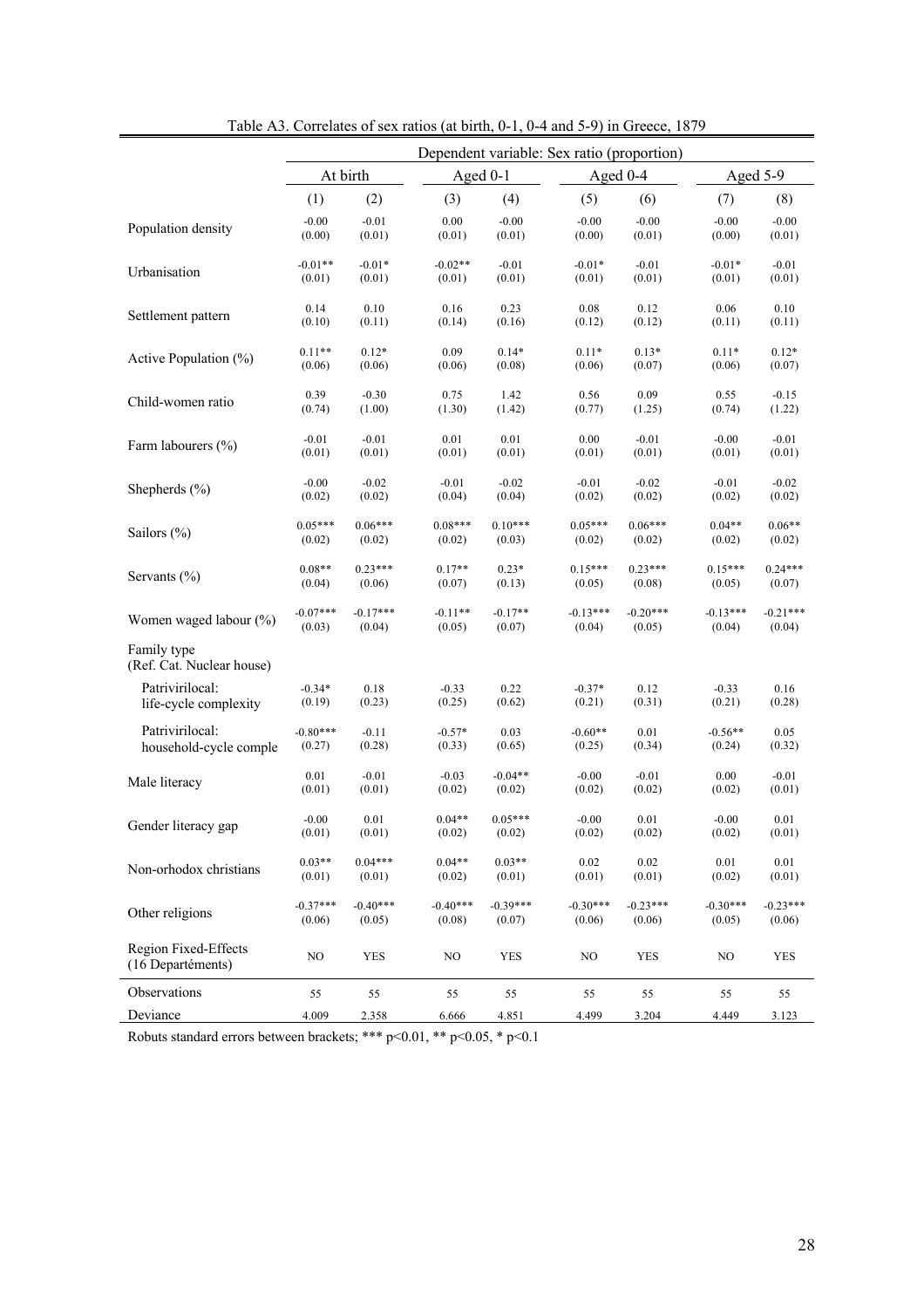|                                     |                     |                   |                              | Dependent variable: Sex ratio (proportion) |           |          |                                           |           |
|-------------------------------------|---------------------|-------------------|------------------------------|--------------------------------------------|-----------|----------|-------------------------------------------|-----------|
|                                     |                     |                   | All territories<br>(Table 1) |                                            |           |          | Excluding Thessaly and Arta<br>(Table A3) |           |
|                                     | At birth            | Aged $0-1$        | Aged 0-4                     | Aged 5-9                                   | At birth  | Aged 0-1 | Aged 0-4                                  | Aged 5-9  |
| Reference Cat.:<br>Achaia and Ilida | (2)                 | (4)               | (6)                          | (8)                                        | (2)       | (4)      | (6)                                       | (8)       |
| Akarnania and                       | 0.25                | 0.28              | 0.30                         | 0.30                                       | $0.60*$   | $0.76*$  | $0.70**$                                  | $0.67**$  |
| Aitolia                             | (0.31)              | (0.44)            | (0.33)                       | (0.32)                                     | (0.31)    | (0.46)   | (0.34)                                    | (0.33)    |
| Argolis and                         | $-0.14$             | $-0.31$           | $-0.03$                      | $-0.06$                                    | 0.12      | 0.21     | 0.22                                      | 0.16      |
| Korinthia                           | (0.37)              | (0.58)            | (0.41)                       | (0.40)                                     | (0.30)    | (0.49)   | (0.34)                                    | (0.33)    |
| Arkadia                             | $-0.53**$           | $-0.07$           | $-0.20$                      | $-0.24$                                    | $-0.36*$  | 0.11     | $-0.04$                                   | $-0.08$   |
|                                     | (0.24)              | (0.41)            | (0.27)                       | (0.27)                                     | (0.20)    | (0.43)   | (0.26)                                    | (0.25)    |
| Attika and Boiotia                  | 0.13                | $-0.10$           | 0.41                         | 0.34                                       | 0.35      | 0.26     | $0.65**$                                  | $0.58**$  |
|                                     | (0.32)              | (0.40)            | (0.35)                       | (0.36)                                     | (0.24)    | (0.35)   | (0.28)                                    | (0.28)    |
| Euboia                              | 0.16                | $-0.11$           | 0.39                         | 0.27                                       | 0.46      | 0.33     | 0.64                                      | 0.51      |
|                                     | (0.39)              | (0.58)            | (0.45)                       | (0.44)                                     | (0.30)    | (0.50)   | (0.39)                                    | (0.37)    |
| Phthiotis and                       | $-0.24$             | $-0.29$           | $-0.17$                      | $-0.24$                                    | 0.12      | 0.22     | 0.21                                      | 0.10      |
| Phocis                              | (0.31)              | (0.47)            | (0.34)                       | (0.34)                                     | (0.27)    | (0.45)   | (0.32)                                    | (0.33)    |
| Arta                                | $1.11***$<br>(0.35) | 0.22<br>(0.53)    | $1.19***$<br>(0.40)          | $1.20***$<br>(0.41)                        |           |          |                                           |           |
| Kephallenia                         | $1.13**$            | 0.36              | 0.37                         | 0.47                                       | $1.58***$ | 1.20     | $0.90*$                                   | $0.98**$  |
|                                     | (0.44)              | (0.89)            | (0.54)                       | (0.50)                                     | (0.41)    | (0.77)   | (0.49)                                    | (0.47)    |
| Kerkyra                             | 0.42                | $-0.02$           | $-0.02$                      | 0.10                                       | $1.27***$ | 1.05     | 0.44                                      | $0.57*$   |
|                                     | (0.66)              | (0.88)            | (0.46)                       | (0.44)                                     | (0.33)    | (0.77)   | (0.38)                                    | (0.34)    |
| Cyclades                            | $0.94***$           | 0.89              | $1.08**$                     | $1.06***$                                  | $1.10***$ | $1.42**$ | $1.31***$                                 | $1.28***$ |
|                                     | (0.36)              | (0.61)            | (0.43)                       | (0.41)                                     | (0.35)    | (0.70)   | (0.40)                                    | (0.37)    |
| Laconia                             | 0.27                | 0.64              | 0.18                         | 0.11                                       | 0.42      | $0.78*$  | 0.34                                      | 0.25      |
|                                     | (0.33)              | (0.45)            | (0.36)                       | (0.36)                                     | (0.33)    | (0.47)   | (0.38)                                    | (0.38)    |
| Messinia                            | 0.36                | 0.14              | 0.24                         | 0.20                                       | $0.43*$   | 0.26     | 0.32                                      | 0.29      |
|                                     | (0.26)              | (0.41)            | (0.31)                       | (0.30)                                     | (0.22)    | (0.38)   | (0.28)                                    | (0.26)    |
| Thessaly                            | 0.20<br>(0.51)      | $-0.48$<br>(0.70) | 0.37<br>(0.57)               | 0.25<br>(0.55)                             |           |          |                                           |           |
| Trikala                             | 0.35<br>(0.39)      | $-0.30$<br>(0.55) | 0.49<br>(0.44)               | 0.40<br>(0.44)                             |           |          |                                           |           |
| Zakynthos                           | $1.01**$            | 0.71              | 0.75                         | $0.84*$                                    | $1.23***$ | 1.16     | $0.90**$                                  | $0.97***$ |
|                                     | (0.50)              | (0.74)            | (0.46)                       | (0.44)                                     | (0.35)    | (0.81)   | (0.38)                                    | (0.35)    |
| Observations                        | 66                  | 66                | 66                           | 66                                         | 55        | 55       | 55                                        | 55        |

Table A4. Regional fixed-effects on sex ratios at birth, 0-1, 0-4 and 5-9 in Greece, 1879-1881 (after controlling for all explanatory variables)

This table reports the coefficients of the regional fixed-effects controlling for all the explanatory variables estimated in tables 1 and A3. See columns (2), (4), (6) and (8) there for more details.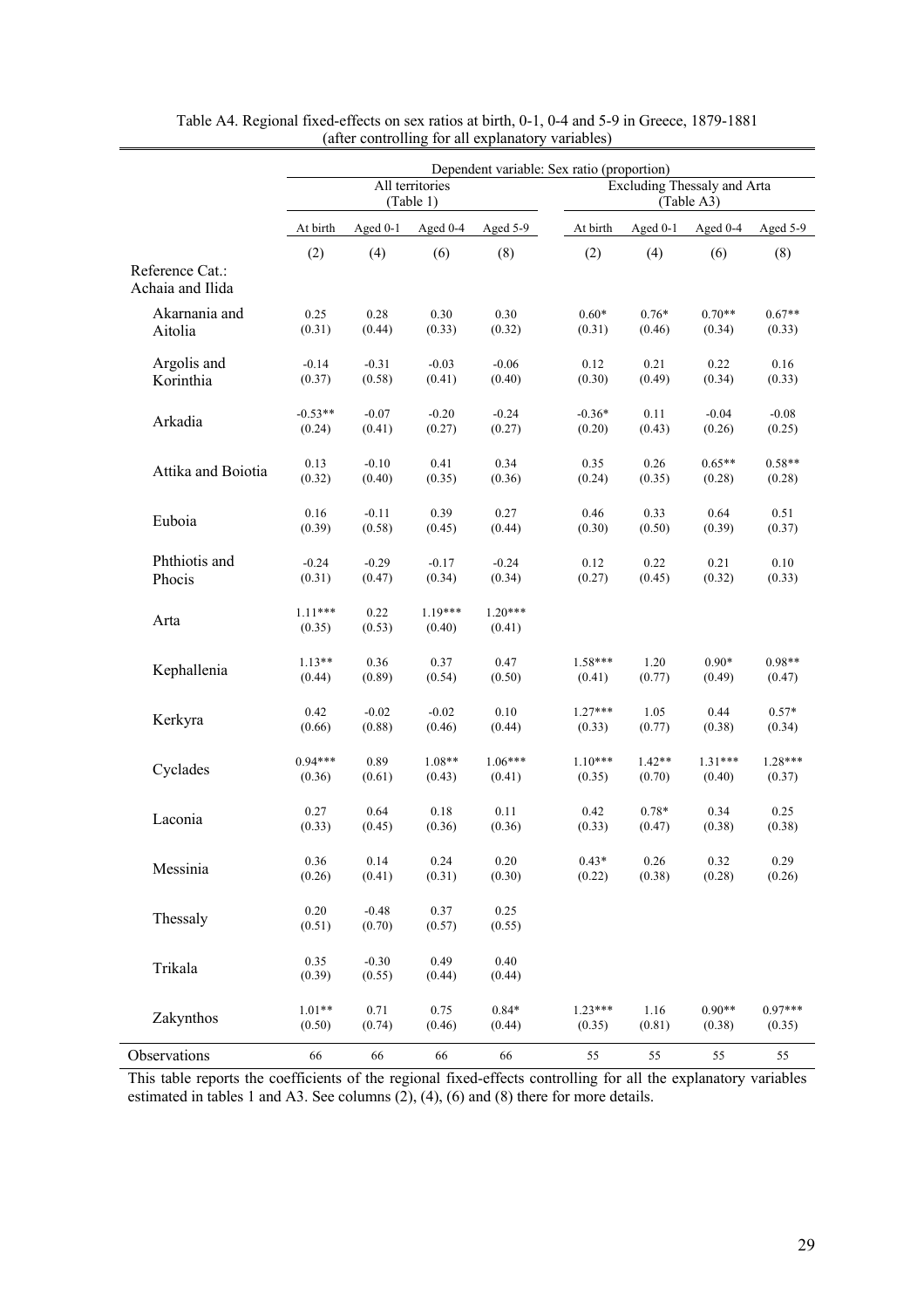|                             |                     | Dependent variable: Probability of being male |           |
|-----------------------------|---------------------|-----------------------------------------------|-----------|
|                             | Aged $0-10$         | Aged 0-4                                      | Aged 5-10 |
|                             | (1)                 | (2)                                           | (3)       |
| Number of siblings          | $0.316***$          | $0.289*$                                      | $0.429*$  |
|                             | (0.120)             | (0.149)                                       | (0.223)   |
| Urban status                | $-0.045$            | $-0.121$                                      | $-0.267$  |
|                             | (0.450)             | (0.532)                                       | (1.034)   |
| Farm status                 | 0.402               |                                               | $-1.185$  |
|                             | (1.333)             |                                               | (1.817)   |
| Mother's age (at birth)     | $-0.069**$          | $-0.119***$                                   | 0.032     |
|                             | (0.030)             | (0.039)                                       | (0.054)   |
| Father's occupational score | $-0.005$            | $-0.009$                                      | 0.002     |
|                             | (0.009)             | (0.011)                                       | (0.015)   |
| Age (ref. cat.: $0-1$ )     |                     |                                               |           |
| Aged 1-2                    | 0.458               | 0.335                                         |           |
|                             | (0.458)             | (0.466)                                       |           |
| Aged 2-3                    | $-0.402$            | $-0.508$                                      |           |
|                             | (0.532)             | (0.545)                                       |           |
| Aged 3-4                    | $-0.780$            | $-0.839$                                      |           |
|                             | (0.547)             | (0.561)                                       |           |
| Aged 4-5                    | $-0.046$<br>(0.613) | $-0.261$<br>(0.644)                           |           |
|                             | $-0.329$            |                                               |           |
| Aged 5-6                    | (0.638)             |                                               |           |
|                             | $-0.408$            |                                               | 0.400     |
| Aged 6-7                    | (0.620)             |                                               | (0.776)   |
|                             | $-0.117$            |                                               | 0.514     |
| Aged 7-8                    | (0.704)             |                                               | (0.862)   |
|                             | $-0.263$            |                                               | 0.516     |
| Aged 8-9                    | (0.762)             |                                               | (0.907)   |
|                             | $-0.140$            |                                               | 0.378     |
| Aged 9-10                   | (0.696)             |                                               | (0.836)   |
|                             | 0.605               |                                               | 1.148     |
| Aged 10-11                  | (1.211)             |                                               | (1.278)   |
| Pseudo R-squared            | 0.057               | 0.081                                         | 0.103     |
| Observations                | 223                 | 147                                           | 75        |

| Table A5. Gender discrimination in Greek families in the US, 1900 |
|-------------------------------------------------------------------|
|-------------------------------------------------------------------|

Standard errors in parentheses; \*\*\*  $p<0.01$ , \*\*  $p<0.05$ , \*  $p<0.1$ . For simplicity, the intercept is not reported.